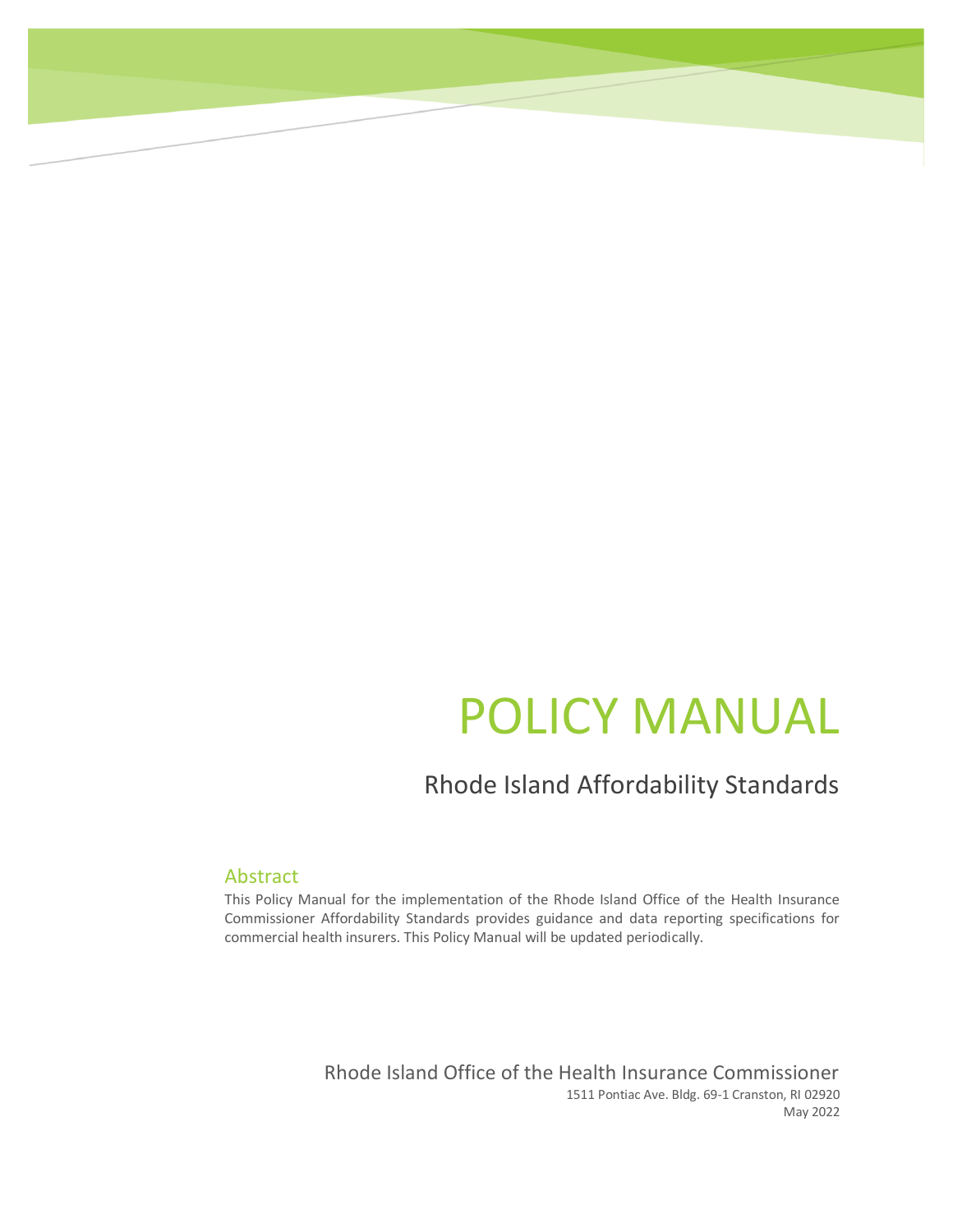### **Table of Contents**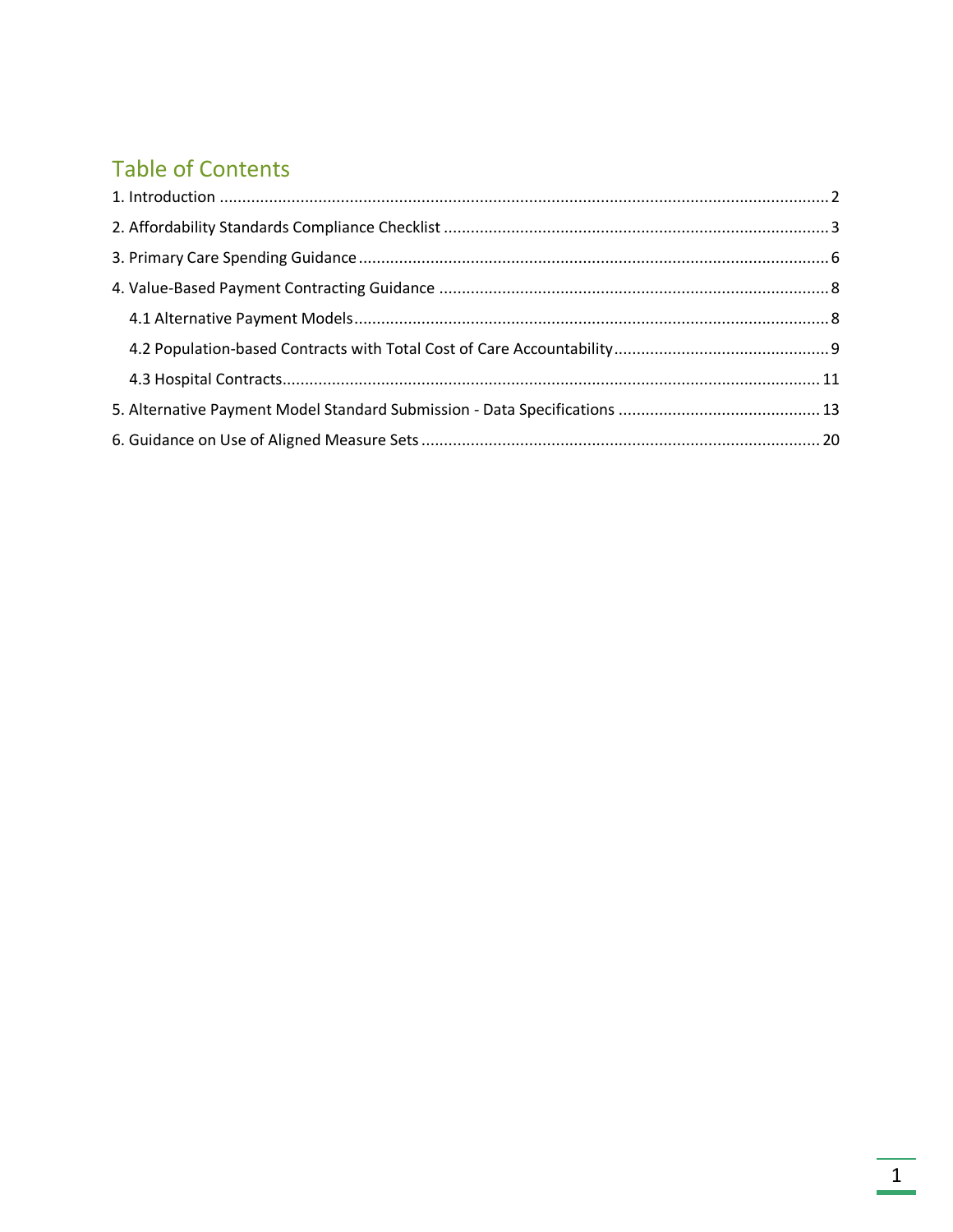## <span id="page-2-0"></span>1. Introduction

The Office of the Health Insurance Commissioner (OHIC) has prepared this **Policy Manual** to collect and disseminate all guidance relevant to insurer implementation of the Affordability Standards provisions in 230-RICR-20-30-4 *Powers and Duties of the Office of the Health Insurance Commissioner*. The provisions of § 4.10—Affordability Standards—set forth regulatory requirements for insurers to follow in their efforts to improve the affordability of their products. OHIC developed these requirements to meet its statutory mandate under R.I.G.L § 42-14.5-2, which states:

*"With respect to health insurance as defined in § 42-14-5, the health insurance commissioner shall discharge the powers and duties of office to:* 

*(1) Guard the solvency of health insurers;* 

*(2) Protect the interests of consumers;* 

*(3) Encourage fair treatment of health care providers;* 

*(4) Encourage policies and developments that improve the quality and efficiency of health care service delivery and outcomes; and* 

*(5) View the health care system as a comprehensive entity and encourage and direct insurers towards policies that advance the welfare of the public through overall efficiency, improved health care quality, and appropriate access."*

The Affordability Standards address insurer implementation of value-based contracts with providers, investment in Rhode Island's primary care infrastructure, and cost containment and quality improvement. In addition to guidance this Policy Manual supplies technical specifications for insurer reporting on primary care expenditures and use of alternative payments models.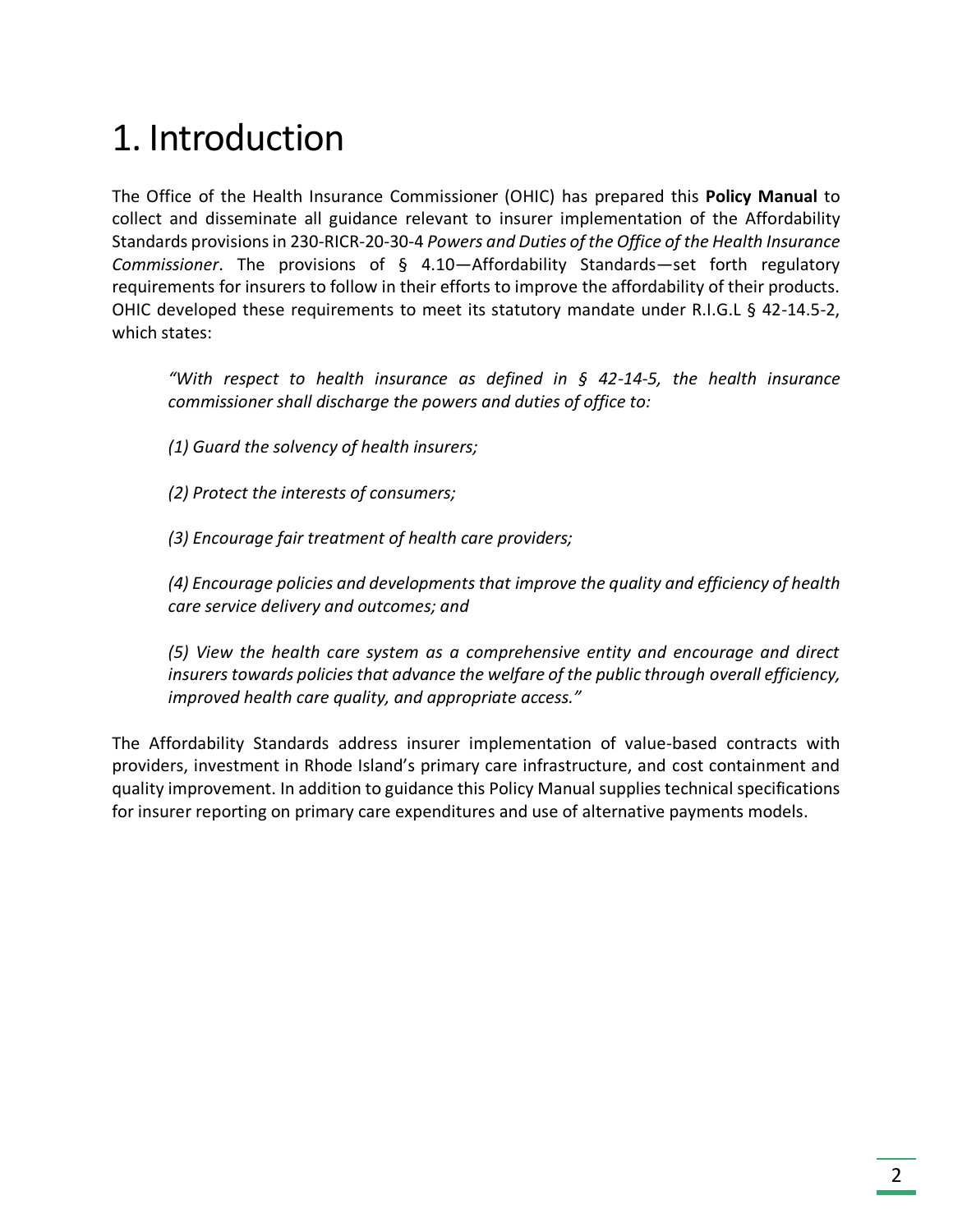## <span id="page-3-0"></span>2. Affordability Standards Compliance Checklist

The following table summarizes the relevant sections and regulatory targets from 230-RICR-20- 30-4 Affordable Health Insurance – Affordability Standards. Health insurers are encouraged to use this checklist to track compliance with the Affordability Standards.

| <b>RICR</b><br><b>Reference</b> | <b>Requirement</b><br><b>Description</b>                                 | <b>Notes</b>                                                                                                                                                                                                                                                                                                                                                                                                                                                                                                                                                                                                                                                                                                                                                                                                                                                                                    |
|---------------------------------|--------------------------------------------------------------------------|-------------------------------------------------------------------------------------------------------------------------------------------------------------------------------------------------------------------------------------------------------------------------------------------------------------------------------------------------------------------------------------------------------------------------------------------------------------------------------------------------------------------------------------------------------------------------------------------------------------------------------------------------------------------------------------------------------------------------------------------------------------------------------------------------------------------------------------------------------------------------------------------------|
| 4.10(B)(1)                      | Primary care<br>spending<br>target                                       | Insurers are required to dedicate at least 10.7% of total medical spending on<br>primary care, with at least 9.7% dedicated to direct primary care support.                                                                                                                                                                                                                                                                                                                                                                                                                                                                                                                                                                                                                                                                                                                                     |
| 4.10(C)(1)(b)                   | Primary care<br><b>PCMH</b><br>financial<br>support                      | Insurers are required to fund primary care practices that have met the OHIC<br>requirements for PCMH recognition. OHIC conducts reviews of PCMH<br>accreditation and performance in the fall of each year and produces a list of<br>recognized PCMH practices for health insurer contracting. OHIC also<br>determines which primary care PCMHs receive recognition as Qualifying<br>Integrated Behavioral Health Primary Care Practices (QIBHPCP).                                                                                                                                                                                                                                                                                                                                                                                                                                              |
| 4.10(C)(2)(a)                   | Integrated<br><b>Behavioral</b><br>Health<br>Requirement<br>$\mathsf{S}$ | 4.10(C)(2)(a) comprises three discrete requirements of insurers to reduce<br>administrative barriers to patient access to integrated services in primary care<br>practices.<br>Elimination of copayments for patients who have a behavioral health<br>$\bullet$<br>visit with an in-network behavioral health provider on the same day<br>and in the same location as a primary care visit at a QIBHPCP.<br>Health insurers shall adopt policies for Health and Behavior<br>$\bullet$<br>Assessment/Intervention (HABI) codes that are no more restrictive<br>than Current Procedural Terminology (CPT)Coding Guidelines for HABI<br>codes.<br>Health insurers shall adopt policies for the most common preventive<br>$\bullet$<br>behavioral health screenings in primary care that are no more<br>restrictive than current applicable federal law and regulations for<br>preventive services. |
| 4.10(D)(1)(b)                   | APM target                                                               | Insurers are required to expend at least 50% of insured medical payments<br>through an APM. Payments that shall be credited toward an insurer's APM<br>target are described herein.                                                                                                                                                                                                                                                                                                                                                                                                                                                                                                                                                                                                                                                                                                             |
| 4.10(D)(2)(c)                   | Risk-based<br>contracting<br>target                                      | Insurers are required to have 30% of RI resident commercial insured covered<br>lives attributed to risk-based contracts.                                                                                                                                                                                                                                                                                                                                                                                                                                                                                                                                                                                                                                                                                                                                                                        |
| 4.10(D)(3)(d)                   | Primary care<br>APM targets                                              | Insurers are required meet annual targets for implementation of primary care<br>APMs based on percentage of Rhode Island resident covered lives attributed<br>according to the following schedule:<br>1/1/2021: 10%<br>1/1/2022: 25%<br>1/1/2023: 40%<br>1/1/2024: 60%                                                                                                                                                                                                                                                                                                                                                                                                                                                                                                                                                                                                                          |

#### **Table 1. Affordability Standards Compliance Checklist**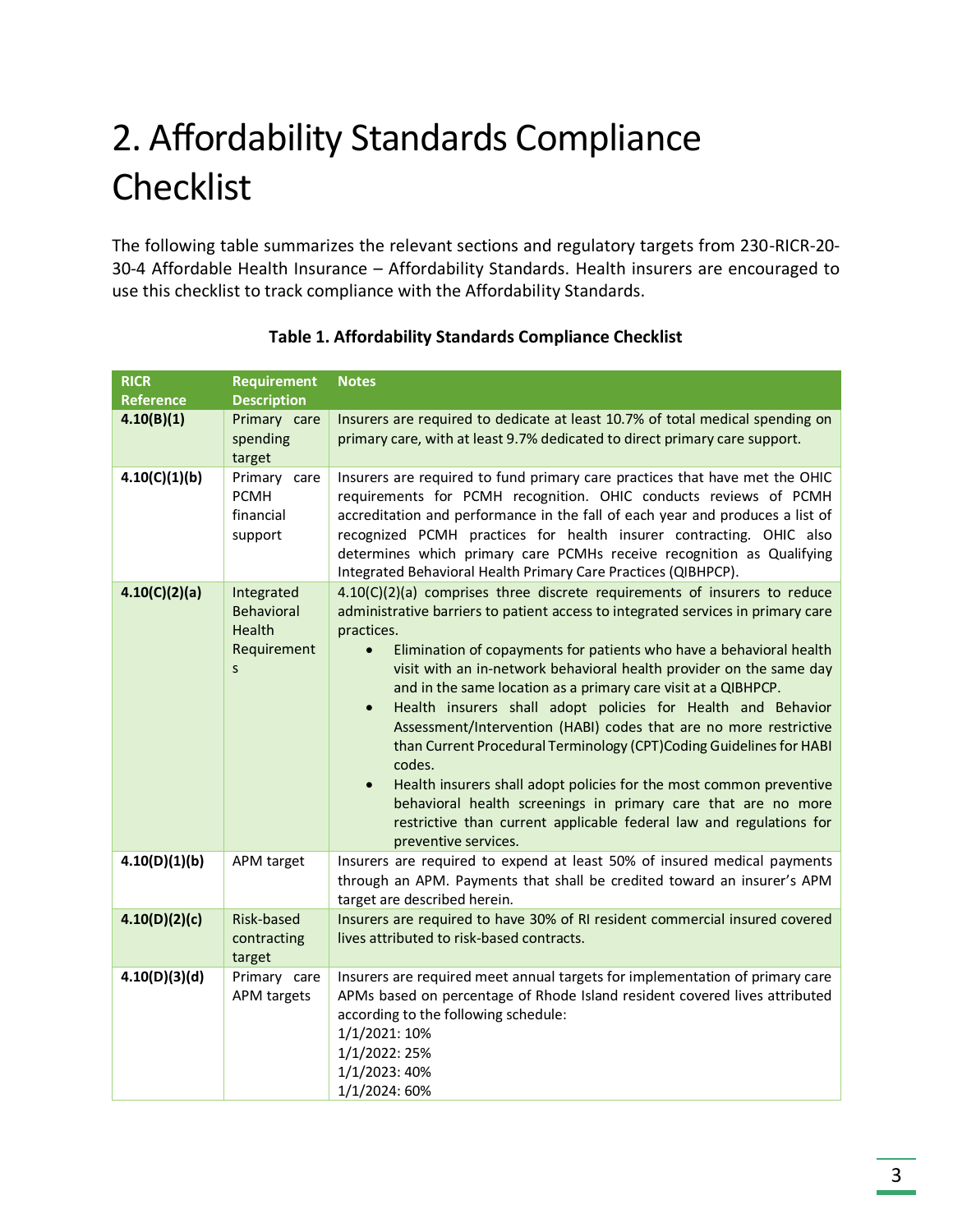| 4.10(D)(4)(e) | <b>Specialist</b> | Insurers with at least 30,000 covered lives are required to implement APMs                                                                                       |
|---------------|-------------------|------------------------------------------------------------------------------------------------------------------------------------------------------------------|
|               | APM targets       | with specialists. Insurers may draw from a menu of specialties and are required<br>to meet an annual schedule of targets based on the number of specialties with |
|               |                   |                                                                                                                                                                  |
|               |                   | APM contracts:                                                                                                                                                   |
|               |                   | 12/31/2021: (2) specialties                                                                                                                                      |
|               |                   | 12/31/2022: (3) specialties                                                                                                                                      |
|               |                   | 12/31/2023: (4) specialties                                                                                                                                      |
|               |                   | 12/31/2024: (5) specialties                                                                                                                                      |

In addition to the requirements enumerated above, health insurers are required to comply with the Aligned Measure Sets described under § 4.10(D)(5) and the guidelines pertaining to hospital contracts (§ 4.10(D)(6)) and population-based contracts (§ 4.10(D)(2)).

OHIC monitors compliance with the Affordability Standards through a schedule of semi-annual reports, ad hoc requests for information, and formal examinations. Below is a timeline for compliance reporting and other important dates for insurers to know.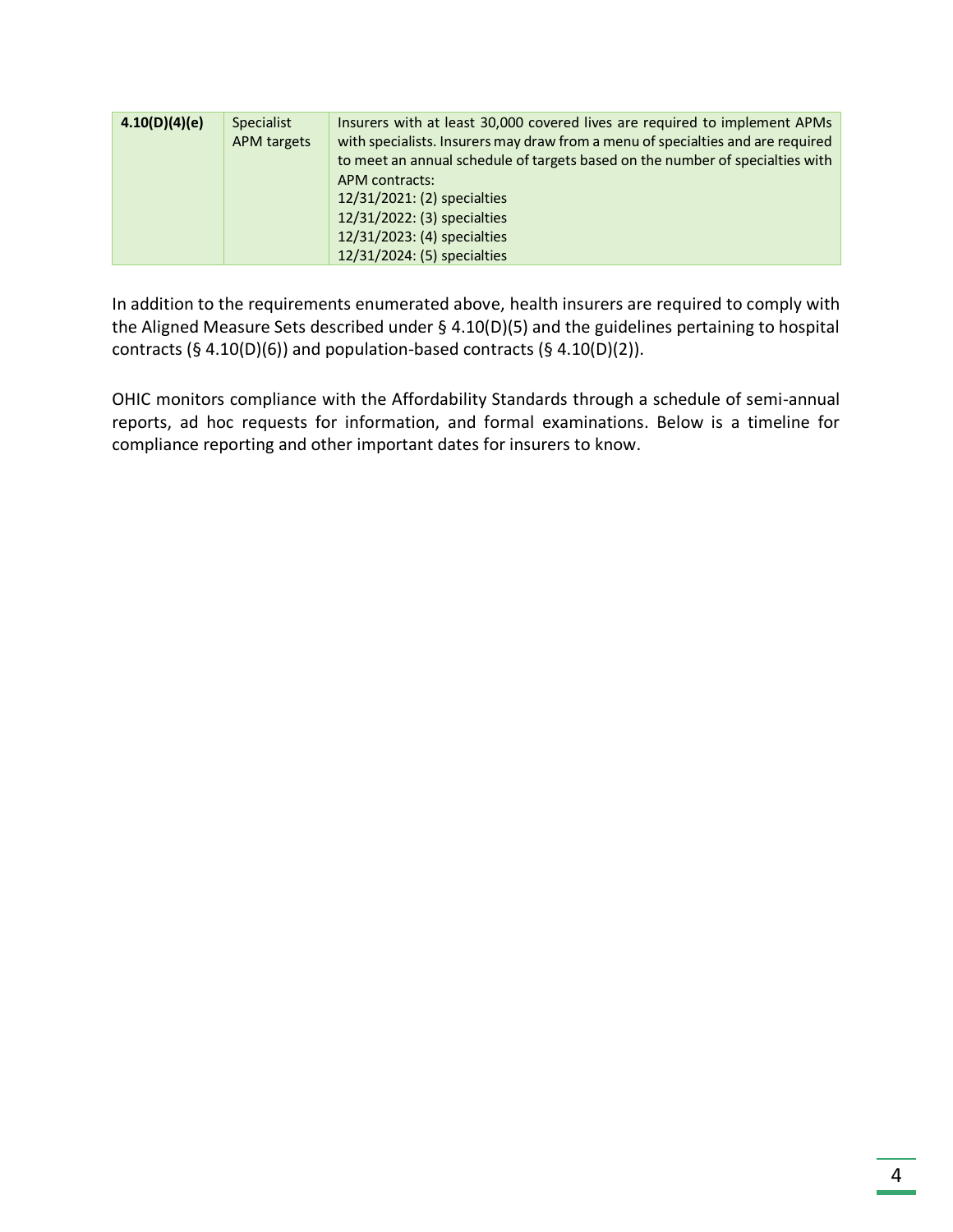### January 15<sup>th</sup> • First APM Standard submission due. April 15<sup>th</sup> • First Primary Care Expenditure Report due. July 15th •Second APM Standard submission due. September  $30<sup>th</sup>$ •Commissioner reviews recommendations of the Quality Measure Alignment & Review Committee. Aligned measure sets are adopted. October 1st •OHIC issues bulletin announcing the value of the Consumer Price Index – Urban (Less Food & Energy) for the purpose of setting the hospital price inflation cap and the budget growth cap for population-based contracts. October 15<sup>th</sup> •Second Primary Care Expenditure Report due. November  $30<sup>th</sup>$ •OHIC completes primary care practice review and announces PCMHs and QIBHPCPs.

#### **Figure 1: Affordability Standards Report Timeline & Important Dates**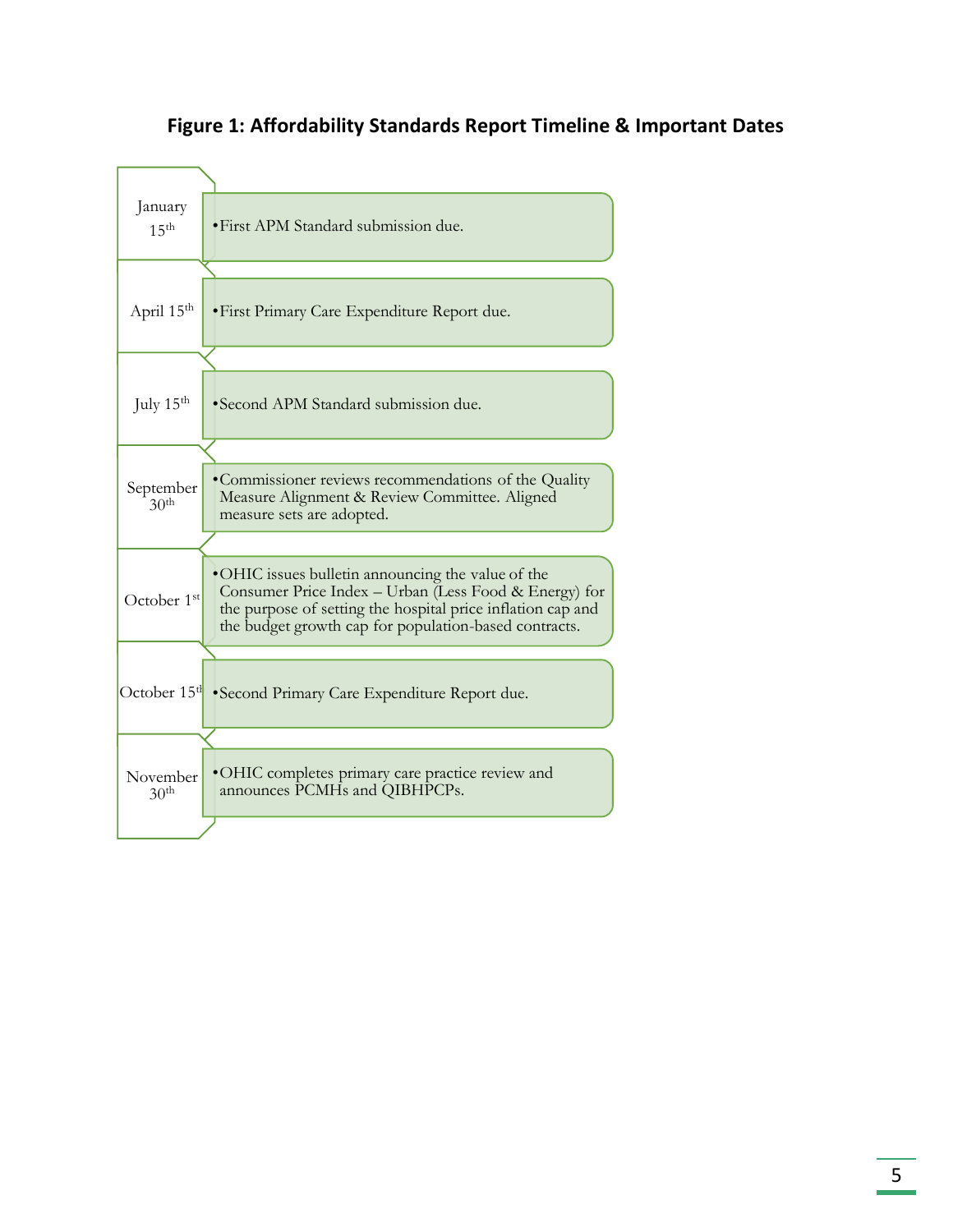## <span id="page-6-0"></span>3. Primary Care Spending Guidance**<sup>1</sup>**

Investment to support a robust primary care infrastructure is foundational to a high-performing health care system. Since 2010 OHIC has required commercial insurers to meet annual targets for spending on primary care as a percentage of their total medical spending. The types of payments that are credited toward primary care spending reflect policy choices that meet the needs of Rhode Island's local health care system stakeholders.

#### **Report Frequency**

Health insurers are required to report primary care expenditure data on a semi-annual basis. Reports are due by April  $15<sup>th</sup>$  and July  $15<sup>th</sup>$  each year. In specific circumstances the Commissioner may request more frequent reporting at his/her discretion.

#### **Primary Care Spend Standard Submission Working Definitions (Revised as of 9/2/09)**

For each calendar year, for all fully insured commercial business, all medical payments made to primary care providers in Rhode Island, regardless of where the member resides, will count toward the calculation of total primary care expenditures. Payments should be reported as both total dollars spent during the time period and as a percentage of total medical payments during the time period.

#### *Numerator specifications:*

- 1. Payments defined as paid claims. Primary care payments exclude Rx, lab, and imaging services and are broken out by:
	- Payment for services: CPT codes, capitation, etc.
	- Incentive/bonus payments, including both performance and infrastructure payments
	- All other payments (please explain)

#### *Primary care provider specifications:*

- 2. As of January 2021:
	- Practice type: Family practice, internal medicine, geriatric, and pediatrics
	- Professional credentials: Doctor of medicine, doctor of osteopathy, nurse practitioners, and physicians' assistants

#### *Denominator specifications:*

- 3. Total medical payments include all payments made to Rhode Island facilities and providers, regardless of where the member resides.
	- This should include Rx, behavioral health, lab and imaging services.

 $1$  OHIC is currently reviewing the primary care spending guidance for potential revisions in calendar year 2021.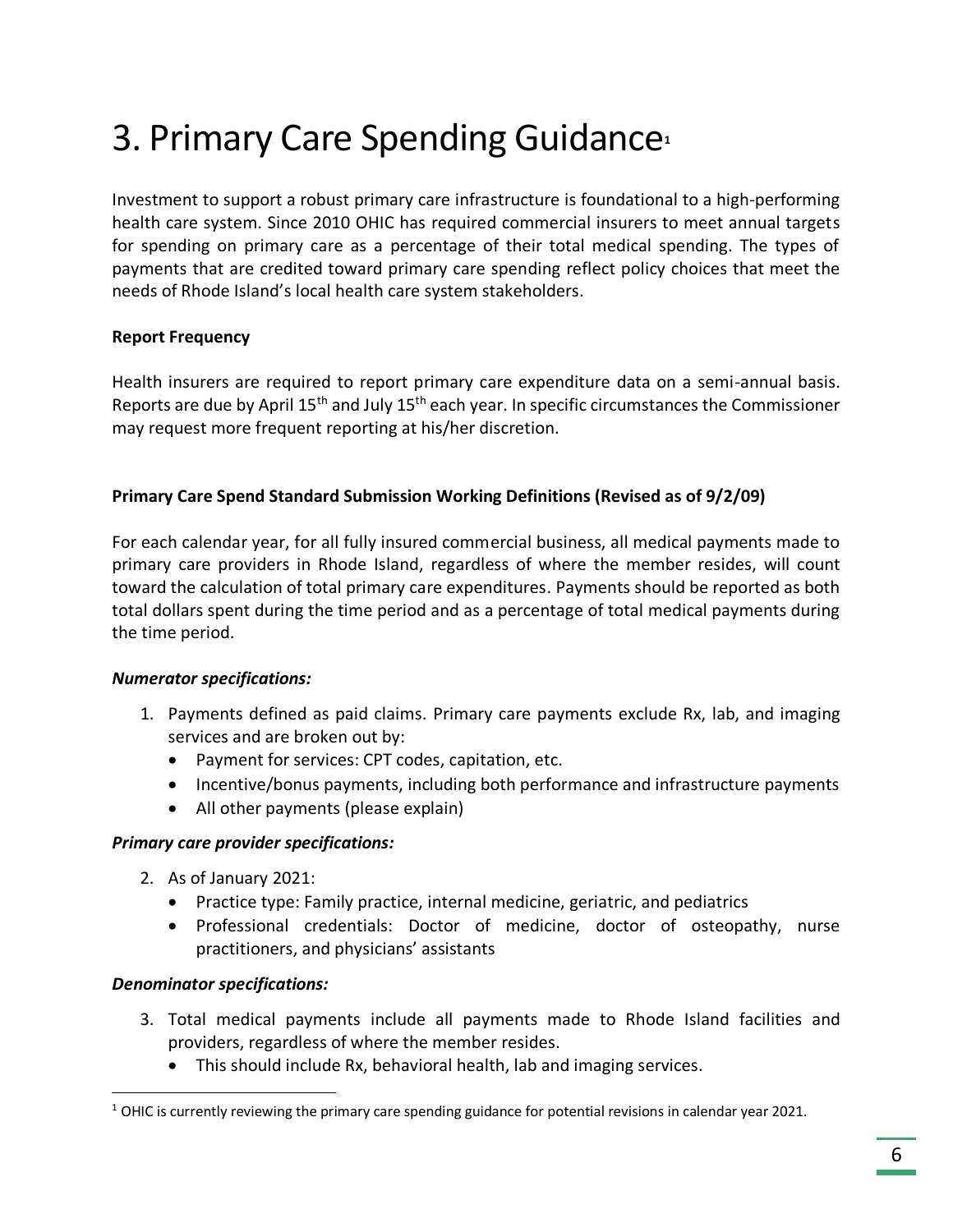- Medical payments should be inclusive of any secondary payer payments.
- Rx payments<sup>2</sup> should include Rhode Island payments only.
- BCBSRI will include only those payments made to pharmacies in Rhode Island, plus mail order payments (again, regardless of where the member resides). Rx carve outs will be adjusted by the percentage of members with pharmacy benefits, and that percentage will be included in ongoing reporting
- UnitedHealthcare will include only those payments for scripts written by RI providers, regardless of where it is filled.
- 4. Lump sum payments (e.g., EMR, performance bonuses) paid out as a one-time, fixed dollar amount to primary care providers may be credited in full toward fully insured commercial spend. Per member per month (PMPM) payments to primary care providers on the basis of fully insured and Medicare risk membership may be credited toward fully insured commercial spend. All other primary care expenditures (e.g., fee-for-service payments and PMPM payments for self-insured) must be appropriately allocated to the products/segments they support.

In 2021 OHIC will be reassessing the methodology used to define primary care spending and will update this Policy Manual.

 $<sup>2</sup>$  There was discussion of the possibility that there would be a growing share of business with Rx carve-outs. OHIC</sup> agreed that issuers could and should report on this issue on their primary care spend standard submissions and may report an adjusted spend percentage, reflecting the impact of Rx carve-outs.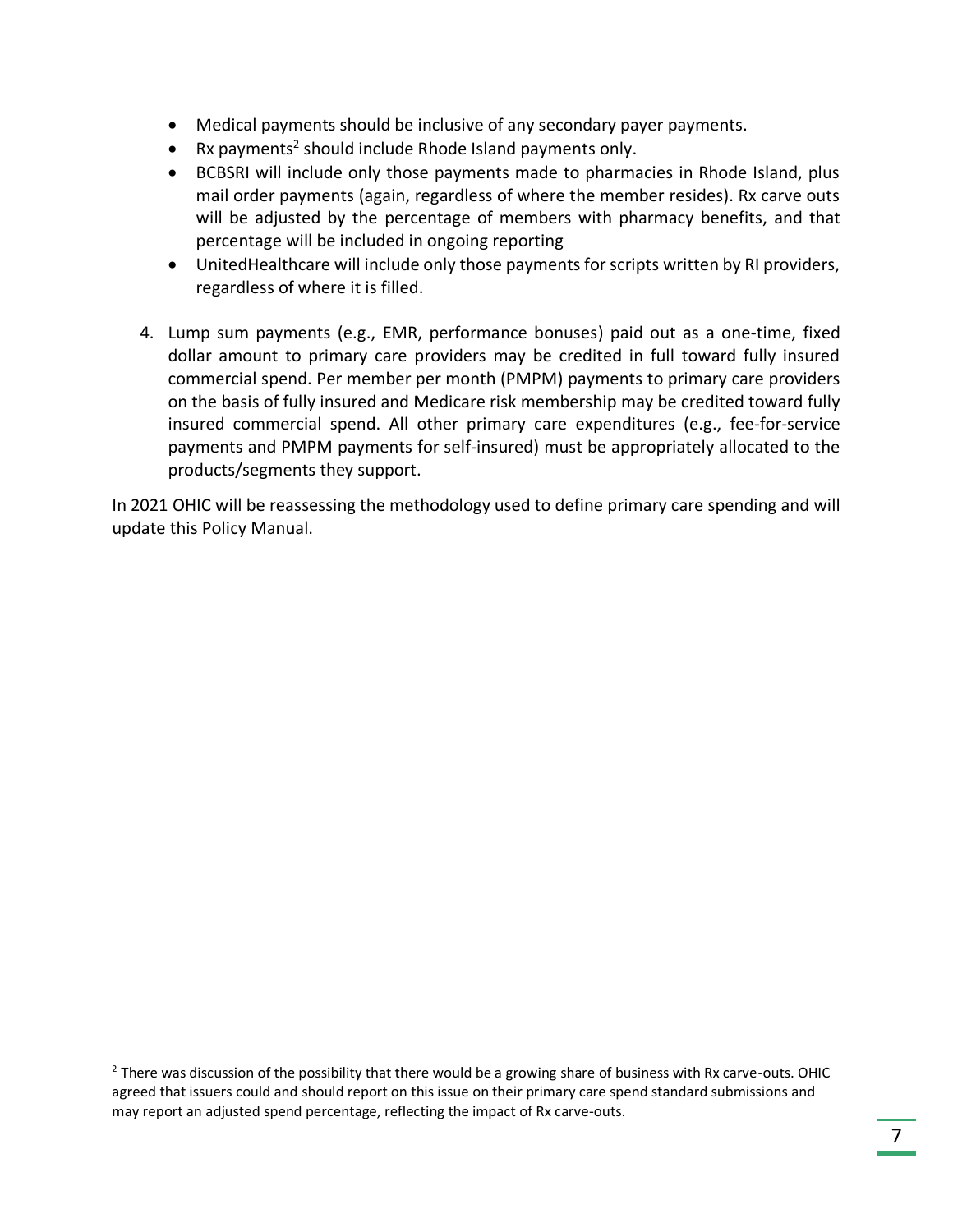## <span id="page-8-0"></span>4. Value-Based Payment Contracting Guidance

### <span id="page-8-1"></span>4.1 Alternative Payment Models

OHIC views the alignment of provider financial incentives to efficiency and quality improvement goals through payment reform as an essential input to improved health care system performance. **§ 4.10(D)(1)** requires that health insurers take such actions as necessary to have at least 50% of insured medical payments made through an "alternative payment model."

**Definition /** "Alternative Payment Model" (APM) as used in **§ 4.10(D)(1)** of 230-RICR-20-30-4 means a payment methodology structured such that provider economic incentives, rather than focus on volume of services provided, focus upon:

- Improving quality of care;
- Improving population health;
- Reducing cost of care growth;
- Improving patient experience and engagement, and
- Improving access to care.

To qualify as an APM, the payment models must define and evaluate provider cost performance relative to a "budget" that may be prospectively paid or retrospectively reconciled. Providers are rewarded for managing costs below the budget, should quality performance be acceptable, by retaining some or all of the savings. Providers may also be responsible for some or all of the costs that exceed the budget. While not meeting the foregoing definition of APM, certain pay-forperformance payments, care management payments, and infrastructure payments, as described below, will be credited toward achievement of the health insurer's APM target.

Approved Alternative Payment Models include:

- Total cost of care (TCOC) budget models;
- Limited scope of service budget models, such as primary care capitation;
- Episode-based (bundled) payments;

The 50% spending requirement is an Alternative Payment Model Target that refers to the aggregate use of APMs as a percentage of an insurer's annual commercial insured medical spend. The APM Target shall include:

- All fee-for-service payments under a population-based total cost of care contract with shared savings or shared risk;
- Episode-based (bundled) payments; primary care, specialty care or other limited scopeof-service capitation payments, and global capitation payments;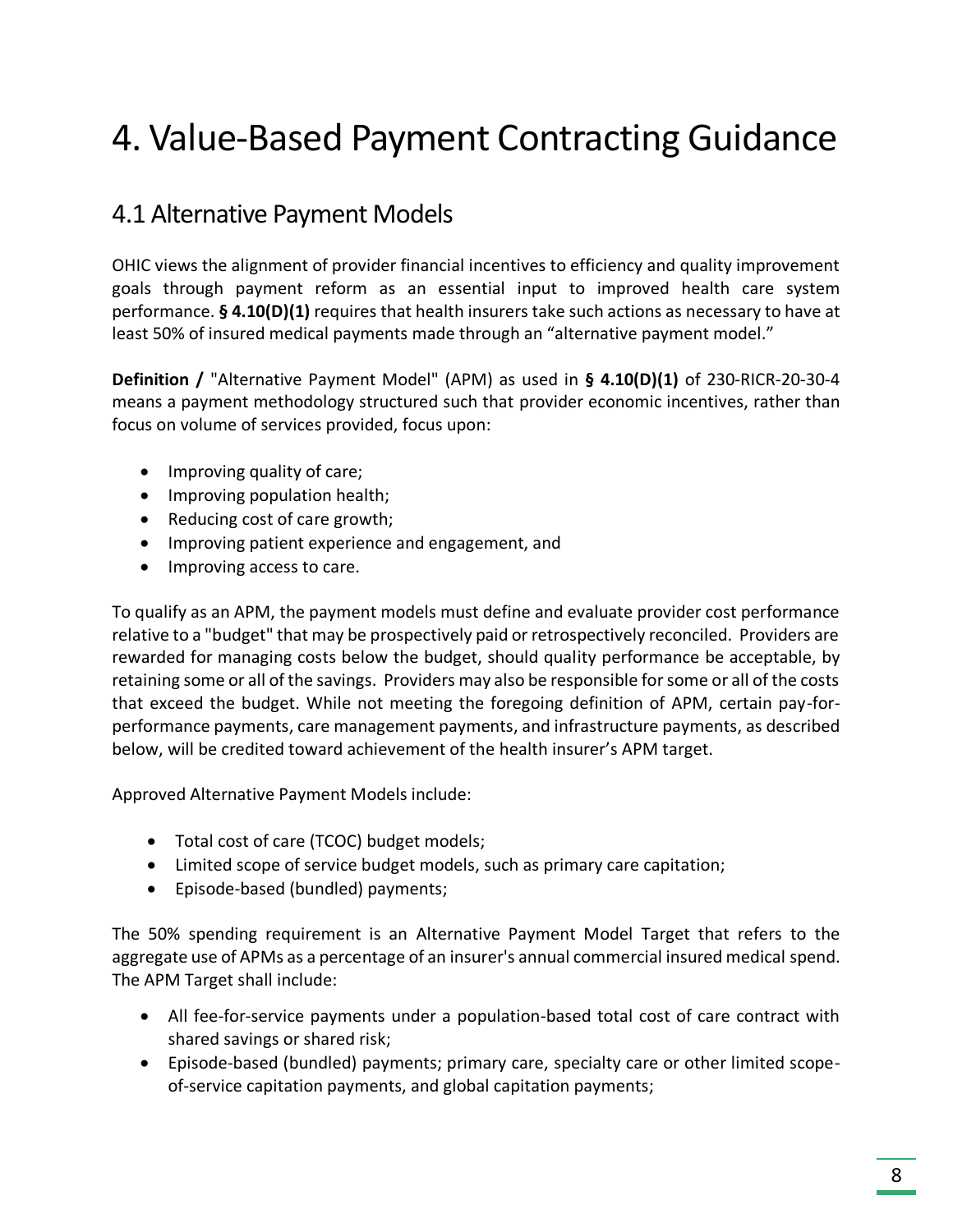- Pay-for-performance payment distributions, supplemental infrastructure payments for patient-centered medical home functions, including care management, paid to primary care providers (PCPs) or to accountable care organizations (ACOs)<sup>3</sup>, and supplemental infrastructure payments to specialists to provide incentives to improve communications and coordination among PCPs and specialists,
- Shared savings distributions, and
- Any payment model, payment distribution, or infrastructure cost that satisfies the definition of an APM or advances the payment reform objectives set forth under the Affordability Standards may be granted prior approval by the Commissioner upon petition by the insurer and credited toward the insurer's APM spend.

Health insurers shall report expenditures through APMs on a semi-annual basis using a template approved by the Commissioner. Technical specifications for the APM reporting template are provided below.

### <span id="page-9-0"></span>4.2 Population-based Contracts with Total Cost of Care Accountability

Population-based contracts, under which providers assume accountability for the total cost and quality of care of their attributed patient populations, form an important basis of payment reform. **§ 4.10(D)(2)** of 230-RICR-20-30-4 sets forth a number of requirements governing population-based contracts.

**§ 4.10(D)(2)** incorporates minimum downside risk standards into the regulation and provides for a progression of the standards toward greater downside risk by 2021. The standards vary based on the type of ACO and the size of the population attributed to the ACO contract. OHIC differentiates two types of ACOs: ACOs that include hospital systems and Physician-group based ACOs. This binary typology was developed in consultation with the Alternative Payment Methodology Advisory Committee in 2017 and is based on the different financial capacities of provider organizations to cover losses in relation to their total operating revenue. The downside risk standards also account for the size of the population attributed to the ACO under contract. Population size is important due to the potential volatility in health care costs observed in small populations.

**Table 2** and **Table 3** present the downside risk requirements for ACOs which include hospital systems and physician group-based ACOs, respectively.

<sup>3</sup> 230-RICR-20-30-4 employs the term "Integrated System of Care" which for the purposes of the regulation and this Policy Manual is used interchangeably with the term "Accountable Care Organization."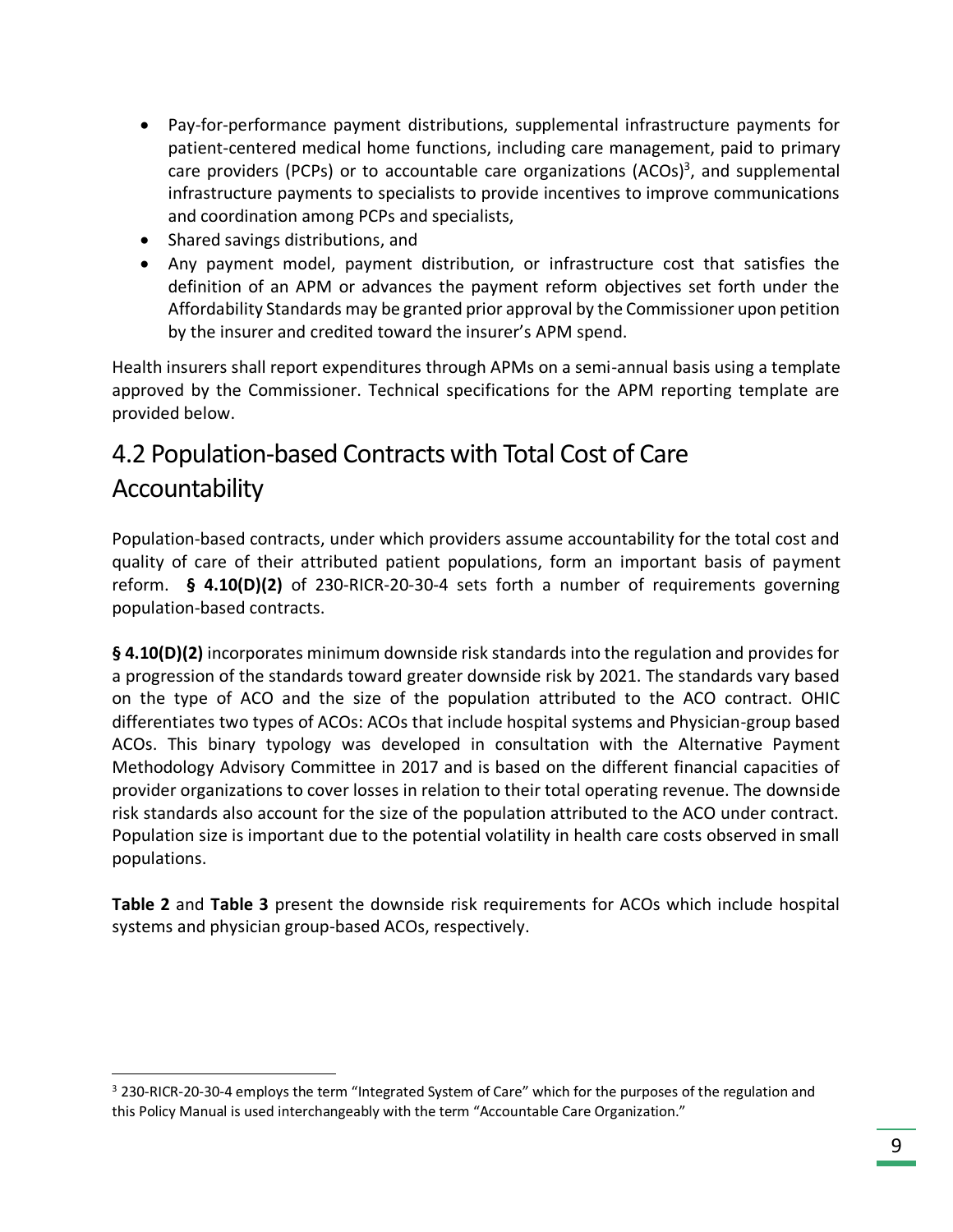| 10,000-20,000 lives            | 2020 requirement             | 2021+ requirement |
|--------------------------------|------------------------------|-------------------|
| Risk exposure cap <sup>5</sup> | At least 5%                  | At least 6%       |
| Minimum loss rate <sup>6</sup> | No more than 3%              | No more than 3%   |
| Risk sharing rate <sup>7</sup> | At least 50%<br>At least 40% |                   |
| 20,000+ lives                  | 2020 requirement             | 2021+ requirement |
| Risk exposure cap              | At least 5%                  | At least 6%       |
| Minimum loss rate              | No more than 2%              | No more than 2%   |
| Risk sharing rate              | At least 40%                 | At least 50%      |

#### **Table 2. Minimum Downside Risk Standards for ACOs Including Hospital Systems<sup>4</sup>**

#### **Table 3: Minimum Downside Risk Standards for Physician-based ACOs**

| 10,000-20,000 lives<br>2020 requirement |                         | 2021+ requirement       |  |
|-----------------------------------------|-------------------------|-------------------------|--|
| Risk exposure cap                       | At least 7% revenue, or | At least 8% revenue, or |  |
|                                         | 2% TCOC                 | 3% TCOC                 |  |
| Minimum loss rate                       | No more than 3%         | No more than 3%         |  |
| Risk sharing rate<br>At least 40%       |                         | At least 50%            |  |
| 20,000+ lives                           | 2020 requirement        | 2021+ requirement       |  |
| Risk exposure cap                       | At least 8% revenue, or | At least 8% revenue, or |  |
|                                         | 3% TCOC                 | 3% TCOC                 |  |
| Minimum loss rate                       | No more than 2%         | No more than 2%         |  |
| Risk sharing rate                       | At least 40%            | At least 50%            |  |

**§ 4.10(D)(2)** also governs population-based contract budget increases. Annual budget increases for population-based contracts are capped at percentage changes in the national Consumer Price Index-Urban (Less Food & Energy) plus 1.5%, after risk adjustment. The budget cap is announced in October each year by means of a bulletin issued by OHIC. **§ 4.10(D)(2)(g)** provides for a discretionary increase to budgets for ACOs with low spending relative to the health insurer's network. When assessing the eligibility of an ACO for the discretionary budget adjustment and calculating the eligible budget adjustment, health insurers should follow the following steps:

<sup>4</sup> A hospital-based ACO has ownership held in whole or in part by one or more hospitals.

<sup>5</sup> **Risk exposure cap** is defined as a cap on the losses which may be incurred by the provider under the contract, expressed as a percentage of a) the total cost of care or b) the annual provider revenue from the insurer under the population-based contract.

<sup>6</sup> **Minimum loss rate** is defined as a percentage of the total cost of care, or annual provider revenue from the insurer under a population-based contract, which must be met or exceeded before actual losses are incurred by the provider. Losses may accrue on a first dollar basis once the minimum loss rate is breached.

<sup>7</sup> **Risk sharing rate** is defined as the percentage of total losses shared by the provider with the insurer under the contract after the application of any minimum loss rate.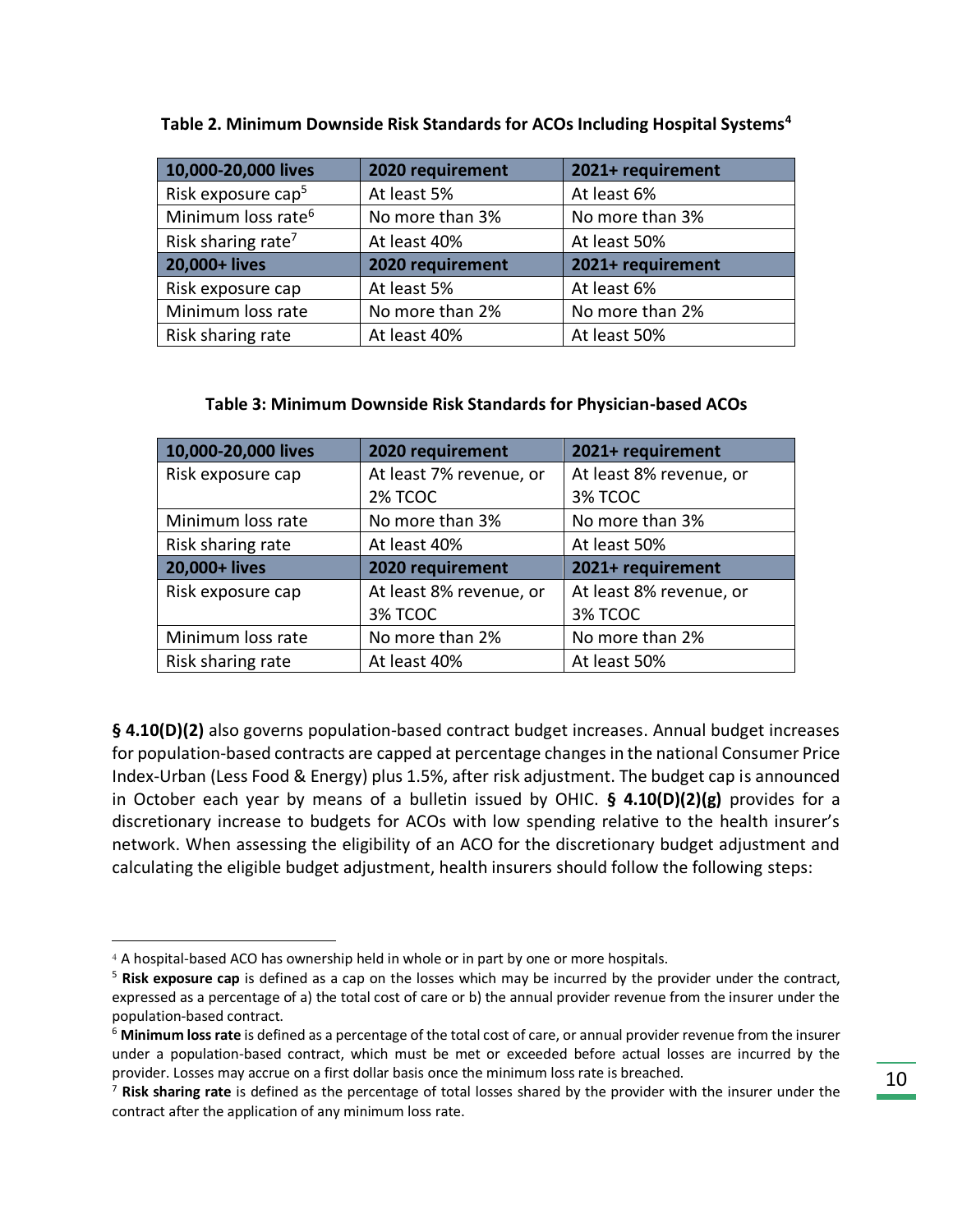- 1. Determine if the ACO would qualify for a possible upward adjustment based on historical performance. This is the three-year look back referenced in the regulation.
- 2. Determine the ACO's trended budget for the next contract year, applying a trend factor that is at or below the OHIC budget growth cap.
- 3. Compare the ACO's risk-adjusted trended budget to health insurer's risk-adjusted trended commercial insured average (excluding the group).
	- a. This may require an estimate if all of the other commercial contracts have yet to be negotiated.
- 4. If the ACO's trended risk-adjusted budget is below the health insurer's risk-adjusted commercial insured average (excluding the ACO), determine whether health insurer wishes to increase the ACO's non-risk-adjusted budget by up to 2% so long as the ACO's risk-adjusted trended budget remains equal to or below health insurer's risk-adjusted commercial insured average (excluding the ACO).

### <span id="page-11-0"></span>4.3 Hospital Contracts

Hospital inpatient and outpatient expenses account for a significant proportion of total medical expense and are a key driver of the aggregate value and rate of growth of premiums. Hospital contracts are required to comply with the standards set forth in **§ 4.10(D)(6)**. These standards include a cap on the aggregate growth of hospital inpatient and outpatient prices, the adoption of unit-of-service payment methodologies for both inpatient and outpatient services that realign payment to provide incentives for efficient use of health services, and requirements around hospital quality measurement and performance.

As previously stated, annual hospital price growth for inpatient and outpatient services is capped at percentage changes in the national Consumer Price Index-Urban (Less Food & Energy) plus 1%. The cap is announced in October each year by means of a bulletin issued by OHIC.

#### **One-Time Inpatient Services Rates Adjustment**

§ 4.10(D)(6)(f) of 230-RICR-20-30 provides that Rhode Island acute care hospitals within an insurer's network that are paid at less than the network median case-mix adjusted inpatient services rate shall qualify for a one-time inpatient services rate increase sufficient to bring the hospital's case-mix adjusted rate to the median. Specifically, the regulation states:

"Hospitals which have been paid by a health insurer at less than the median commercial payments made to all Rhode Island acute care hospitals for inpatient services, including inpatient behavioral health services, in the health insurer's provider network, as determined by the health insurer summing all of its inpatient payments (numerator) and dividing that by a sum of all DRG case weights (denominator) to provide a case-mixadjusted discharge payment rate for each hospital for inpatient services, shall receive an equal percentage increase in payment for each inpatient service until the hospital's average payment per case-mix-adjusted DRG for inpatient services is equal to the median.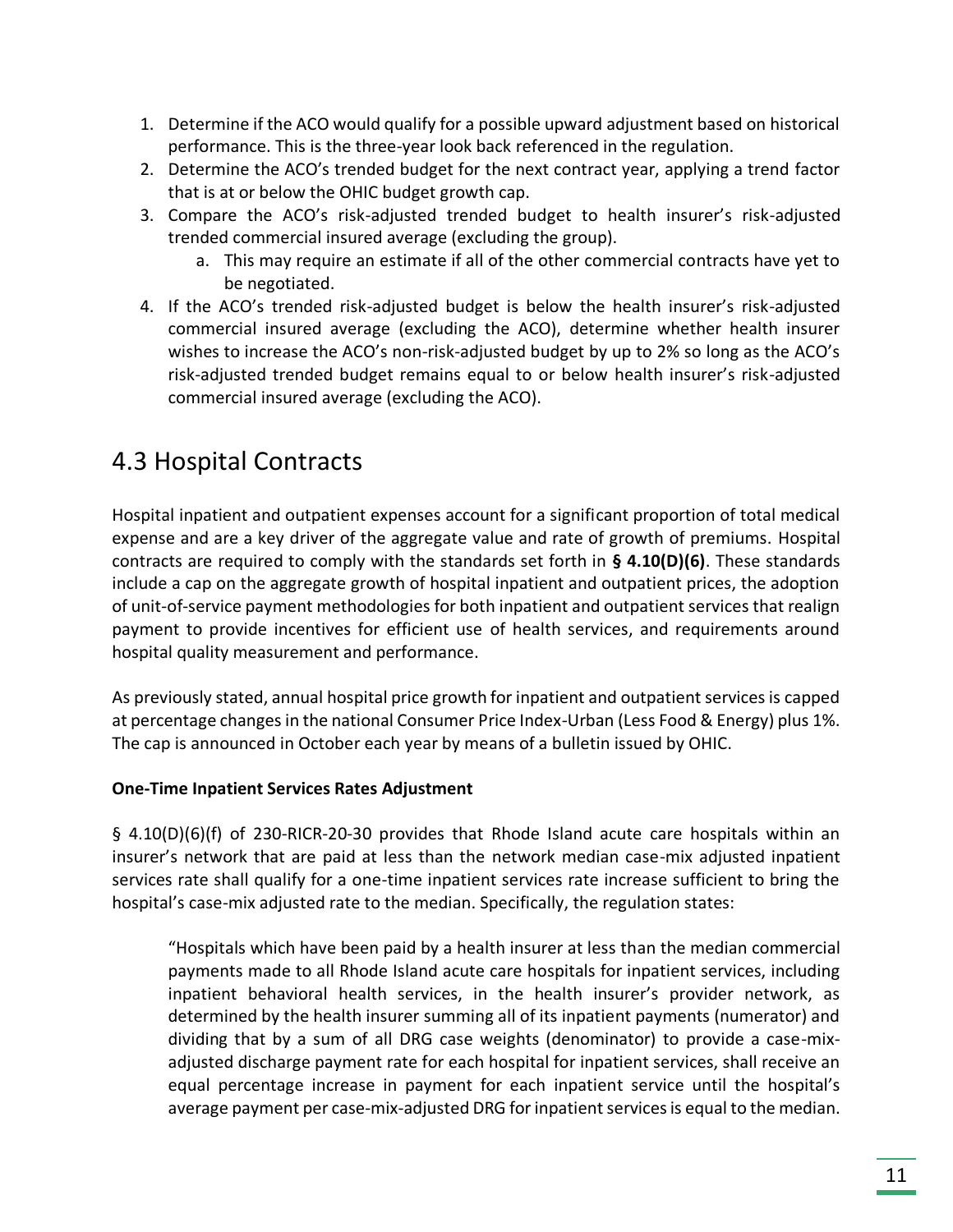At the time of the calculation, the health insurer shall utilize the most recent 12-months of claims data for which the health insurer's Rhode Island hospital claim runout is at least 95% complete."

#### **Calculation of the One-Time Inpatient Services Rate Adjustment**

Calculation of the eligible rate adjustment shall be made at a point in time and be in addition and anterior to any negotiated rate increase up to the hospital rate cap. Once the insurer calculates the rate adjustment, it shall be dispersed to the hospital in one fee schedule adjustment. OHIC expects insurers to base the calculation of the one-time inpatient services rate adjustment on the full universe of claims to which the hospital rate cap applies and should be applied to that same universe of future claims payments. All hospitals should be compared on the same DRG basis, such APR-DRGs or MS-DRGs. In relation to the Cost Growth Target and annual assessment of insurer performance relative to the Cost Growth Target, the one-time inpatient services rate adjustment will be considered contextually. This means that should the implementation of the rate adjustment cause an insurer to exceed the Cost Growth Target during the year of implementation, public reporting will state that the observed total medical expense trends were due in part to a regulatory requirement.

#### **Reasonable Access to Data and Independent Verification by the Hospital**

OHIC expects insurers to accommodate any reasonable request by a hospital to understand the methodology and data used to calculate the one-time inpatient services rate adjustment. OHIC endorses the practice of sharing claims data with an independent third-party entity, mutually agreed upon by the insurer and the hospital, to perform validation checks on the insurer's calculations. OHIC believes it is possible to share this data with an independent third-party in a manner that comports with existing obligations of the insurer around confidentiality.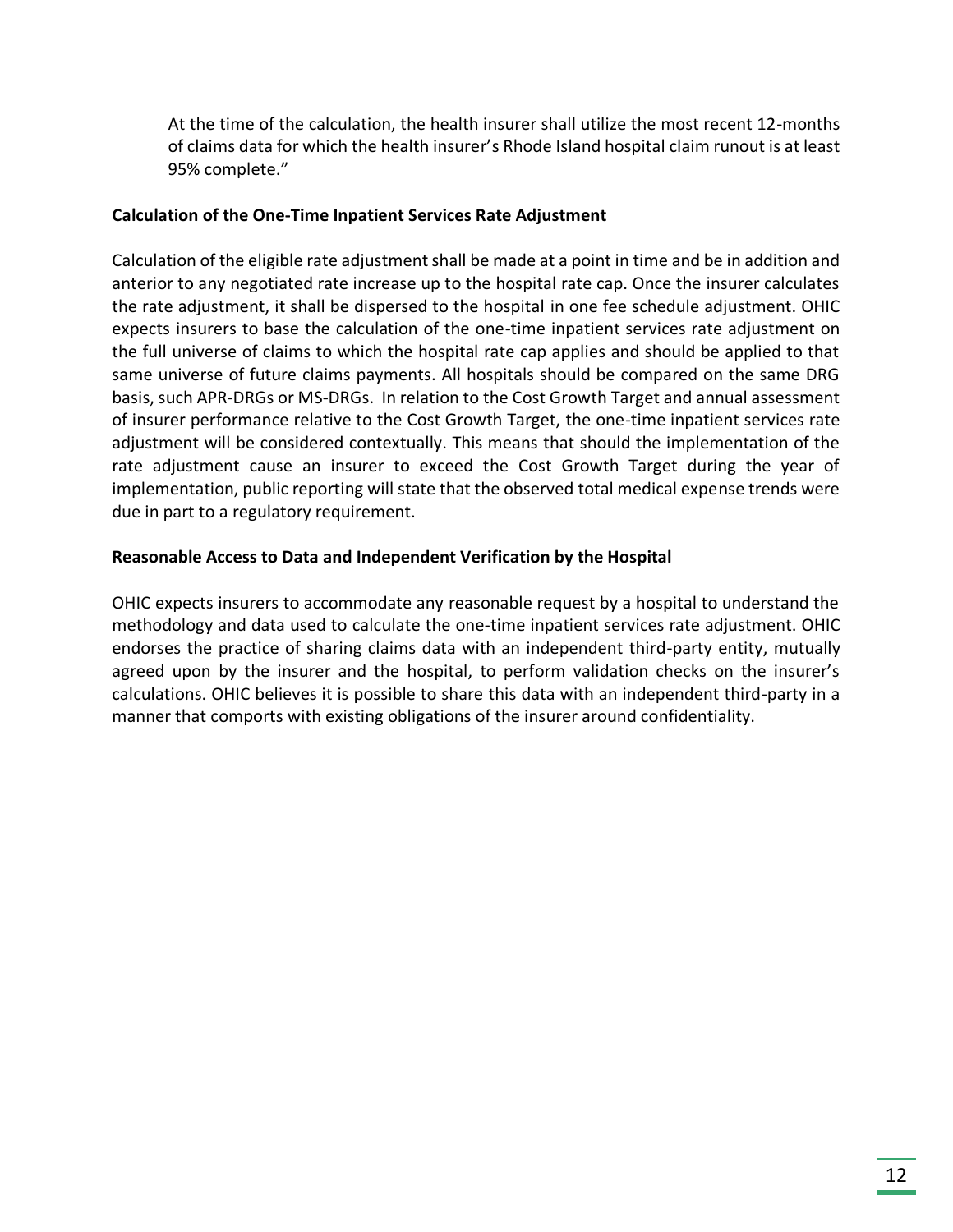## <span id="page-13-0"></span>5. Alternative Payment Model Standard Submission - Data Specifications

Pursuant to 230-RICR-20-30-4 commercial health insurers are required to report expenditures through alternative payment models (APMs) and value-based contracts. This data is collected to monitor and assess health insurer compliance and to support public reporting around health insurer efforts to improve the efficiency and quality of health care service delivery in Rhode Island.

#### **Report Frequency**

Health insurers are required to report APM data on a semi-annual basis. Reports are due by July  $15<sup>th</sup>$  and January  $15<sup>th</sup>$  each year. In specific circumstances the Commissioner may request more frequent reporting at his/her discretion.

| <b>Report Date</b> | <b>Report Period</b>                                                                          |
|--------------------|-----------------------------------------------------------------------------------------------|
| By July 15th       | Year to date through May $31st$ plus true-up from previous                                    |
| By January 15th    | vears.<br>Year to date through November 30 <sup>th</sup> plus true-up from<br>previous years. |

OHIC is requesting reporting by date of service. This means that health insurers should true-up reporting from previous periods as additional claims and provider incentive payments accrue. For example, the report due July 15<sup>th</sup>, 2021 should include all payments for 2021 through May 31<sup>st</sup> and all payments, including provider incentive payments, for calendar year 2020. The report due July 15<sup>th</sup>, 2022 should include all payments for 2022 through Mary 31<sup>st</sup>, 2022 and all payments, including provider incentive payments, through calendar year 2021. This allows six months for claims run out and reconciliation of incentive payment settlements.

#### **Membership and Payment Universe**

Health insurers shall report on medical, pharmacy, and performance-based payments made to providers for services rendered to covered members in their insured Rhode Island book of business, regardless of where the care was delivered. An insurer's Rhode Island book of business refers to members associated with policies written in Rhode Island and may include nonresidents of Rhode Island who obtain their insurance through a Rhode Island-based employer group.

#### **Report Contents**

The Alternative Payment Model Standard Submission comprises four tabs.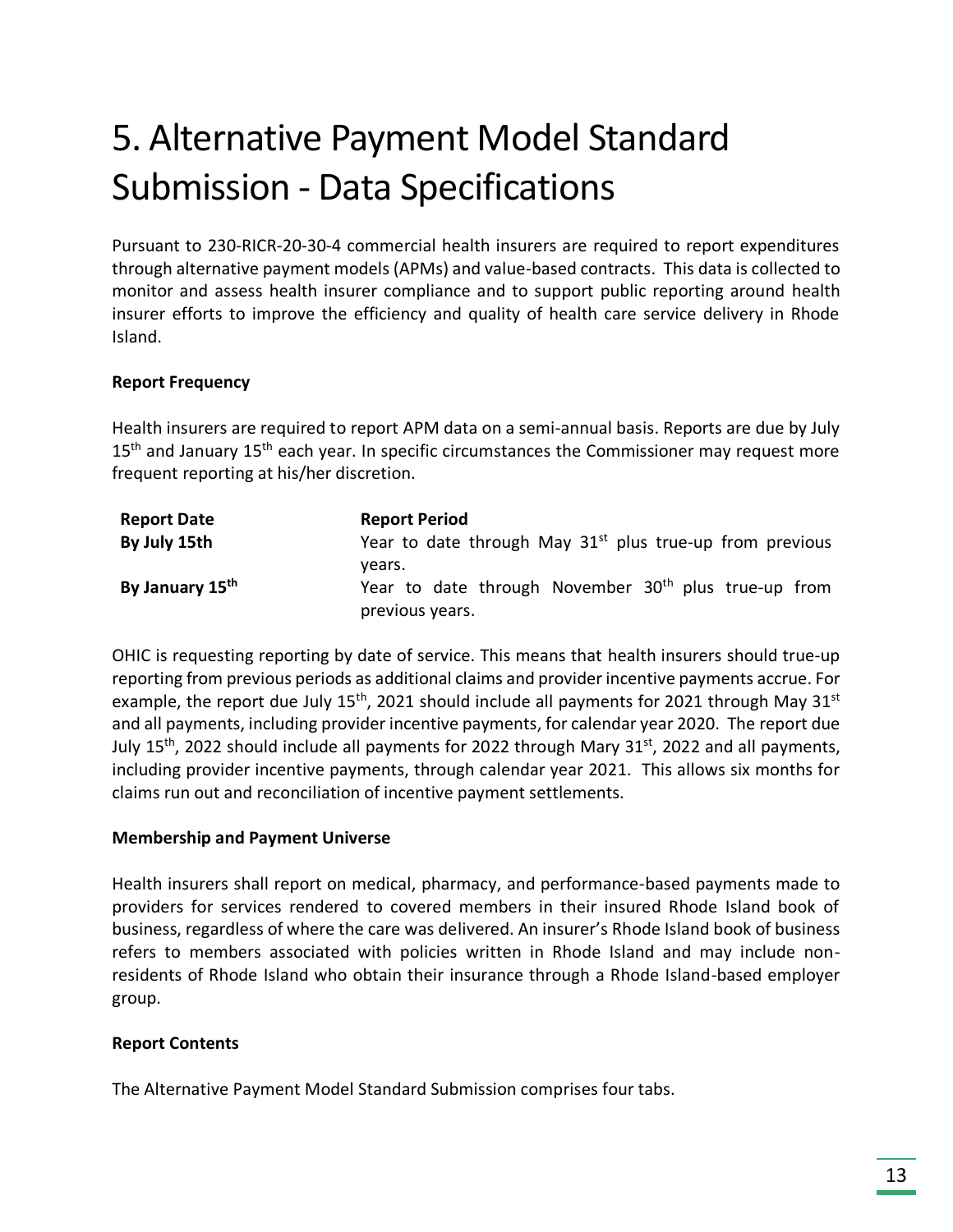I. Cover Sheet II. APM (Alternative Payment Model) Report III. VBP (Value-based Payment Model) Report IV. Definitions

#### **APM Report Tab**

#### *Covered Lives Reporting*

Group A.1 in the report template requests data on membership attributed to population-based contracts and total membership as of the reporting period. Population-based contracts are defined pursuant 230-RICR-20-30-4.3(17) as "a provider reimbursement contract with an Integrated System of Care that uses a reimbursement methodology that is inclusive of the total, or near total medical costs of an identified, covered lives population."

| Group | Line(s) | <b>Field Name</b>                 | <b>Definition</b>                                |
|-------|---------|-----------------------------------|--------------------------------------------------|
| A.1   | 1.1     | Attributed<br>Member              | Member months for covered lives attributed       |
|       |         | Months                            | to population-based contracts.                   |
|       | 1.2     | <b>Total Member Months</b>        | Member months for covered lives in the           |
|       |         |                                   | issuer's insured RI book of business.            |
|       | 1.3     | Number of Covered Lives           | Number of covered lives attributed<br>to         |
|       |         | Represented in Line 1.1           | population-based contracts.                      |
|       | 1.4     | Number of Covered Lives           | Number of covered lives in the issuer's insured  |
|       |         | Represented in Line 1.2           | RI book of business.                             |
|       | 1.5     | Rhode<br>Total<br>Island          | The total number of Rhode Island resident        |
|       |         | Resident Insured Member           | insured member months.                           |
|       |         | <b>Months</b>                     |                                                  |
|       | 1.6     | Rhode<br>Island<br>Total          | The total number of Rhode Island resident        |
|       |         | Resident Insured Member           | insured member months attributed to risk-        |
|       |         | <b>Months Attributed to Risk-</b> | based contracts where the provider is            |
|       |         | <b>Cased Contracts</b>            | accountable for the total cost of care and there |
|       |         |                                   | is downside risk.                                |
|       | 1.7     | Rhode<br><b>Island</b><br>Total   | The total number of Rhode Island resident        |
|       |         | Resident Insured Member           | insured member months attributed to primary      |
|       |         | Attributed<br>Months<br>to        | care APMs.                                       |
|       |         | <b>Primary Care APMs</b>          |                                                  |

#### *Reporting by Payment Model*

Reporting by payment model in the APM report tab is classified into groups. Groups  $B.1 - B.5$  in the report template capture payments made under alternative payment models. Group B.6 captures fee for service claims payments that are not associated with an alternative payment model. Group C.1 captures an issuer's total medical expense for its insured Rhode Island book of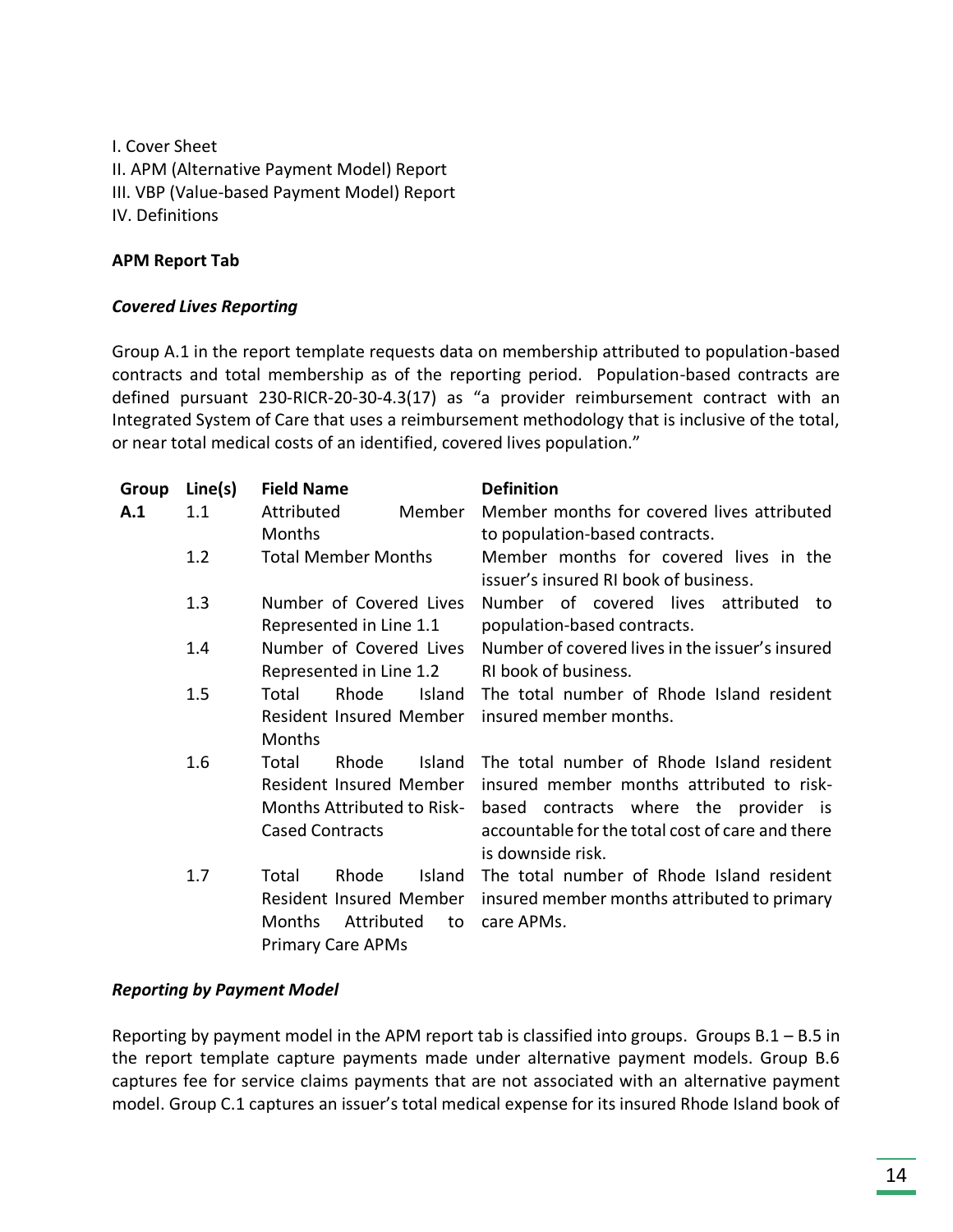business, inclusive of medical claims payments, pharmacy, lab and imaging, settlement payments, and supplemental payments that qualify as medical expense. Issuers should report based on allowed claims.

#### *Group B.1: Alternative Payment Models – Population-based Contracts*

Population-based contracts are defined as "a provider reimbursement contract with an Integrated System of Care that uses a reimbursement methodology that is inclusive of the total, or near total medical costs of an identified, covered lives population." Population-based contracts may include shared savings or shared risk contracts built on a fee for service architecture or a global capitation contract. Some population-based contracts may exclude pharmacy, behavioral health, outlier or other infrequent high cost claims.

Within Group B.1 issuers must report all allowed claims payments for covered lives attributed to population-based contracts. The following table provides definitions of each field by line number in the reporting template.

| Group | Line(s) | <b>Field Name</b>                    | <b>Definition</b>                               |  |  |
|-------|---------|--------------------------------------|-------------------------------------------------|--|--|
| B.1   | 1.1     | <b>Total Dollars Allowed for All</b> | Allowed claims payments for attributed lives    |  |  |
|       |         | <b>Services</b>                      | for which the contracted provider is assuming   |  |  |
|       |         |                                      | accountability. ***Services not included in the |  |  |
|       |         |                                      | claims experience used to derive and evaluate   |  |  |
|       |         |                                      | cost targets for providers should not be        |  |  |
|       |         |                                      | reported here (example see line 1.5).***        |  |  |
|       | 1.2     | Shared<br>Model<br>Savings           | Total dollars allowed for all services under a  |  |  |
|       |         | (upside gain only)                   | population-based<br>with<br>shared<br>contract  |  |  |
|       |         |                                      | savings.                                        |  |  |
|       | 1.3     | Shared Risk Model (upside &          | Total dollars allowed for all services under a  |  |  |
|       |         | downside risk)                       | population-based contract with risk sharing     |  |  |
|       |         |                                      | (upside and downside risk).                     |  |  |
|       | 1.4     | <b>Full Risk Model</b>               | Total dollars allowed for all services under a  |  |  |
|       |         |                                      | population-based contract with full risk.       |  |  |
|       | 1.5     | Total Dollars Allowed for            | Allowed claims payments for attributed lives    |  |  |
|       |         | Services Excluded                    | which are excluded from total cost of care      |  |  |
|       |         |                                      | population-based<br>targets<br>contracts.<br>in |  |  |
|       |         |                                      | Examples may include pharmacy, behavioral       |  |  |
|       |         |                                      | health, or outlier claims.                      |  |  |
|       | 1.6     | Examples<br>of<br>Excluded           | Allowed claims payments for attributed lives    |  |  |
|       | 1.8     | <b>Services</b>                      | which are excluded from total cost of care      |  |  |
|       |         |                                      | targets by service category.                    |  |  |
|       | 1.9     | <b>Total Dollars for Settlement</b>  | Settlement payments including shared savings    |  |  |
|       |         | Payments                             | and other financial or clinical performance-    |  |  |
|       |         |                                      | based distributions. Targeted infrastructure    |  |  |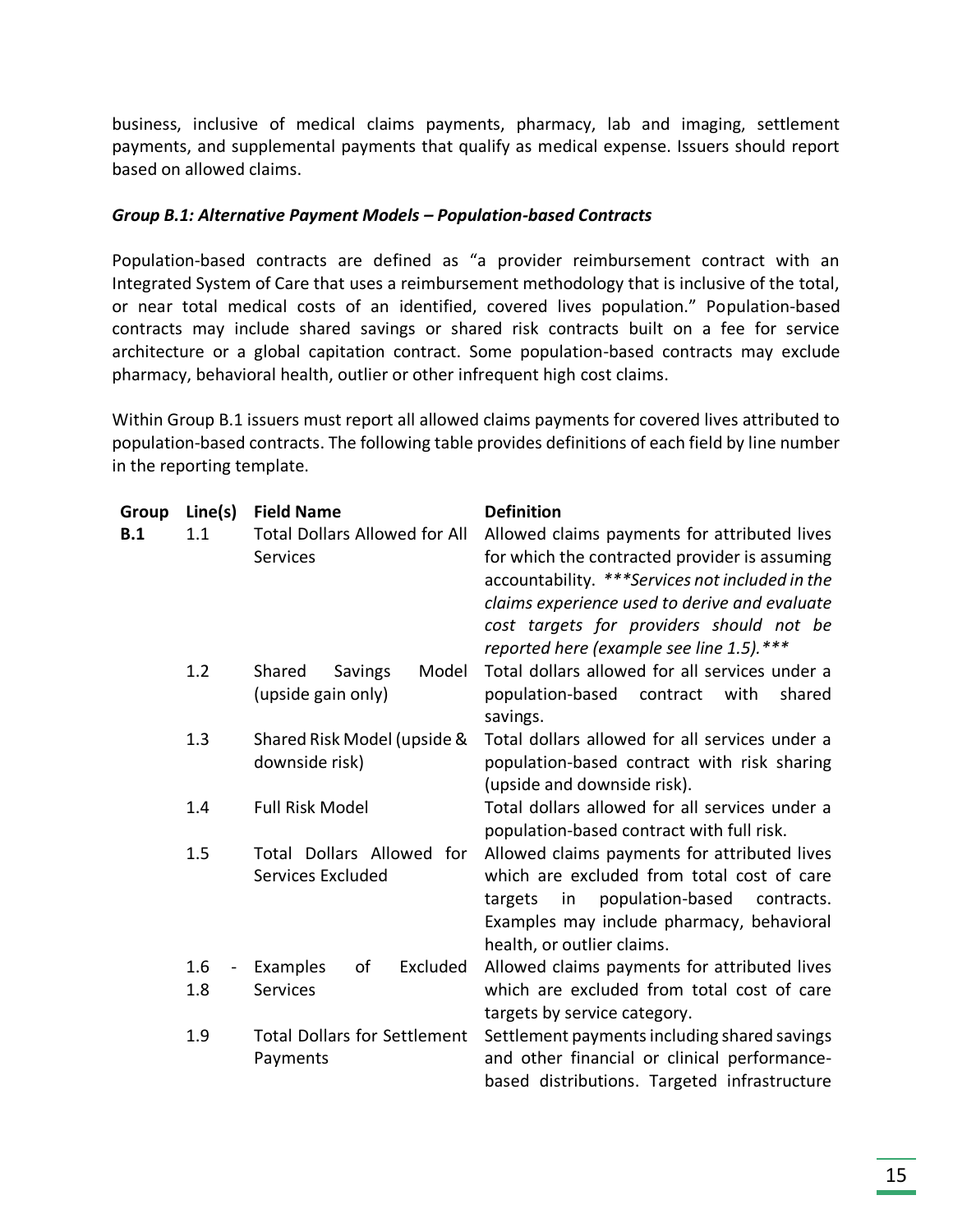|      |                | payments, PCMH payments, and P4P earned                                     |
|------|----------------|-----------------------------------------------------------------------------|
|      |                | under the contract should be reported here.                                 |
|      |                | 1.10 - Total Dollars for Settlement Settlement payments by risk arrangement |
| 1.12 | Payments<br>Bv | Risk (shared savings model, shared risk model, full                         |
|      | Arrangement    | risk model).                                                                |
| 1.13 |                | Total Dollars Paid Under a The sum of Total Dollars Allowed for All         |
|      |                | Population-based Contract Services (Line 1.1) and Total Dollars for         |

Settlement Payments (Line 1.9).

#### *Group B.2: Alternative Payment Models – Bundled Payments*

Bundled Payment is a payment methodology under which a single, set rate of payment covers services delivered by two or more providers during a single episode of care or over a specific period of time. A case rate for a specific service (e.g., case rate for heart valve replacement) is not a bundled payment unless it covers services delivered by two or more providers. Bundled payments may be administered retrospectively (reconciling to a budget) or prospectively.

Issuers are required to report all claims and settlement payments made through bundled payment models for all covered lives (Lines  $1.1 - 1.5$ ) and for the subset of lives not attributed to a population-based contract (Lines 1.6 – 1.10).

| Group | Line(s)       | <b>Field Name</b>             | <b>Definition</b>                                                                                  |
|-------|---------------|-------------------------------|----------------------------------------------------------------------------------------------------|
| B.2   | 1.1           |                               | Total Dollars Allowed for Allowed claims payments for<br>services                                  |
|       |               |                               | All Services Under Bundled rendered under a bundled payment model.                                 |
|       |               | Payment                       |                                                                                                    |
|       | $1.2^{\circ}$ |                               | - Total Dollars Allowed for Allowed claims payments for all services                               |
|       | 1.4           |                               | All Services Under Bundled rendered under a bundled payment model by                               |
|       |               | Payment<br>Bv                 | Risk risk arrangement (shared savings model,                                                       |
|       |               | Arrangement                   | shared risk model, full risk model).                                                               |
|       | 1.5           | Settlement<br>Payments        | Settlement payments including shared savings                                                       |
|       |               | <b>Under Bundled Payments</b> | and other financial or clinical performance-                                                       |
|       |               |                               | based distributions.                                                                               |
|       |               |                               | Lines $1.6 - 1.10$ represent a subset of lines $1.1 - 1.5$ and should reflect bundled payments for |

**Lines 1.6 – 1.10 represent a subset of lines 1.1 – 1.5 and should reflect bundled payments for lives not attributed to a population-based contract. This request is made to ensure that payments are not double counted when payments are summed across APMs.**

| 1.6 | Total Dollars Allowed for Allowed claims payments for services       |  |  |
|-----|----------------------------------------------------------------------|--|--|
|     | All Services Under Bundled rendered under a bundled payment model.   |  |  |
|     | Payment                                                              |  |  |
| 1.7 | - Total Dollars Allowed for Allowed claims payments for all services |  |  |
|     |                                                                      |  |  |

1.9 All Services Under Bundled rendered under a bundled payment model by Payment By Arrangement Risk risk arrangement (shared savings model, shared risk model, full risk model).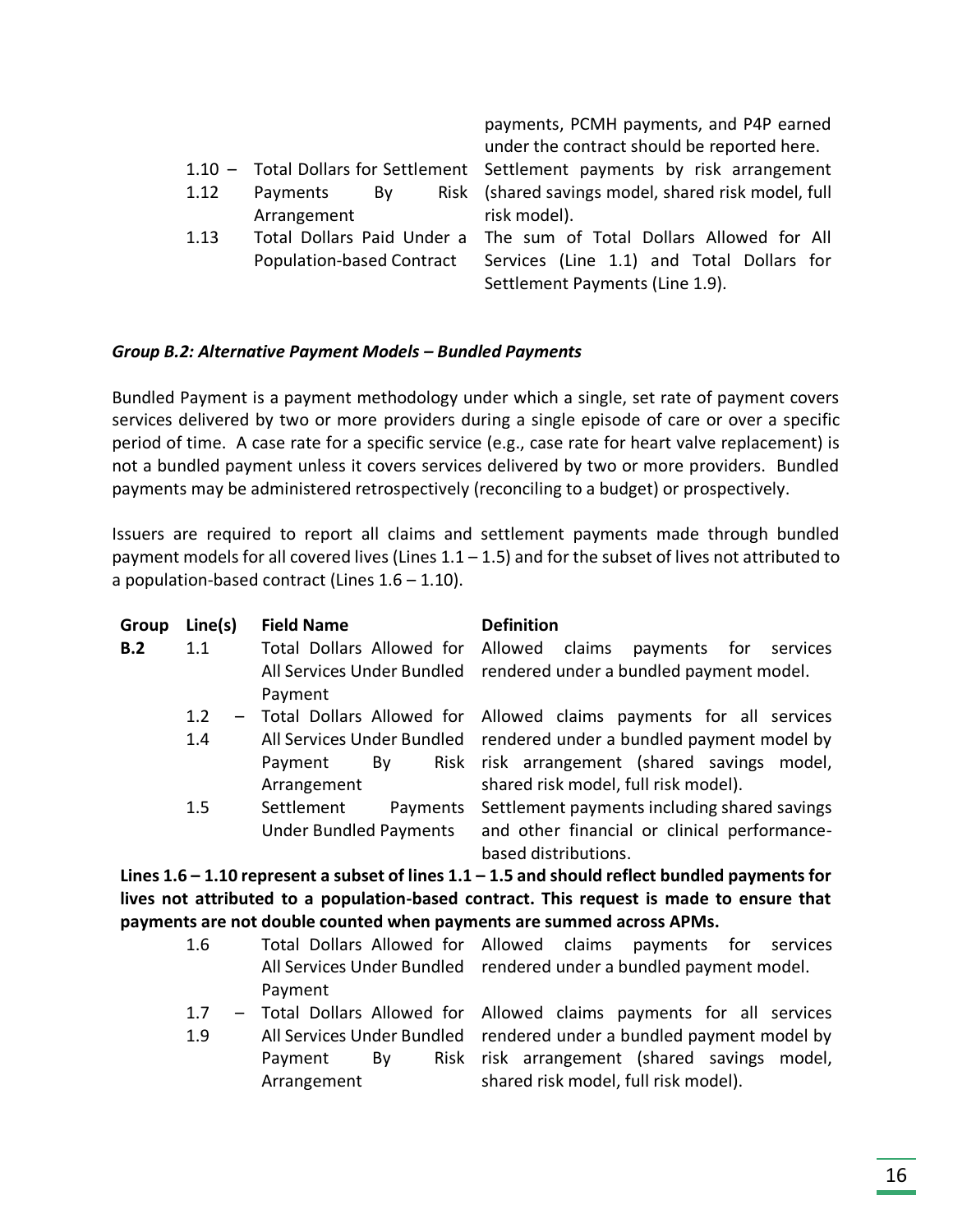1.10 Settlement Payments Under Bundled Payments Settlement payments including shared savings and other financial or clinical performancebased distributions.

#### *Group B.3: Alternative Payment Models – Limited Capitation*

Limited Capitation is a payment methodology that usually covers a specific grouping of services, such as primary care services, provided to an identified group of patients, but which do not constitute total or near total medical expense. A case rate for a specific service (e.g., case rate for heart valve replacement) is not a limited capitation because capitation is paid based on number of covered lives, not on each occurrence of services provided.

#### *Group B.4: Pay for Performance*

Pay-for-Performance is a payment methodology that offers financial rewards, in addition to payment for services provided, to providers who achieve or exceed specified performance targets. Payments may be made at the individual, group, or institutional level. Performance may be measured using benchmarks, relative comparisons or improvement goals and may measure structure, process or outcomes.

**Please note** that group B.4 is not asking for the total dollar value of contracts which include pay for performance. Rather, group B.4 requests the specific earned performance payments distributed to providers. These payments will be credited toward the health insurer's annual APM target.

Insurers should report all pay for performance payments at Line 1.1. At Line 1.2 insurers should report all pay for performance payments not associated with lives or episodes of care that are reflected under Groups B.1 – B.3.

#### *Group B.5: Alternative Payment Models – Other*

Other Alternative Payments are payments that reward quality and efficiency, other than limited capitation, bundled payment and Pay-for-Performance models.

Please note that supplemental payments to support patient-centered medical homes (PCMH) that do not fall under an APM-Population-based Contract (Group B.1) should be reported here. PCMH supplemental payments should be reported at Line 1.1.

#### *Group B.6: Fee for Service Payments*

Fee for Service (FFS) is a payment mechanism in which all reimbursable health care activity is described and categorized into discrete and separate units of service and each provider is separately reimbursed for each discrete service rendered to a patient. Fee for service payment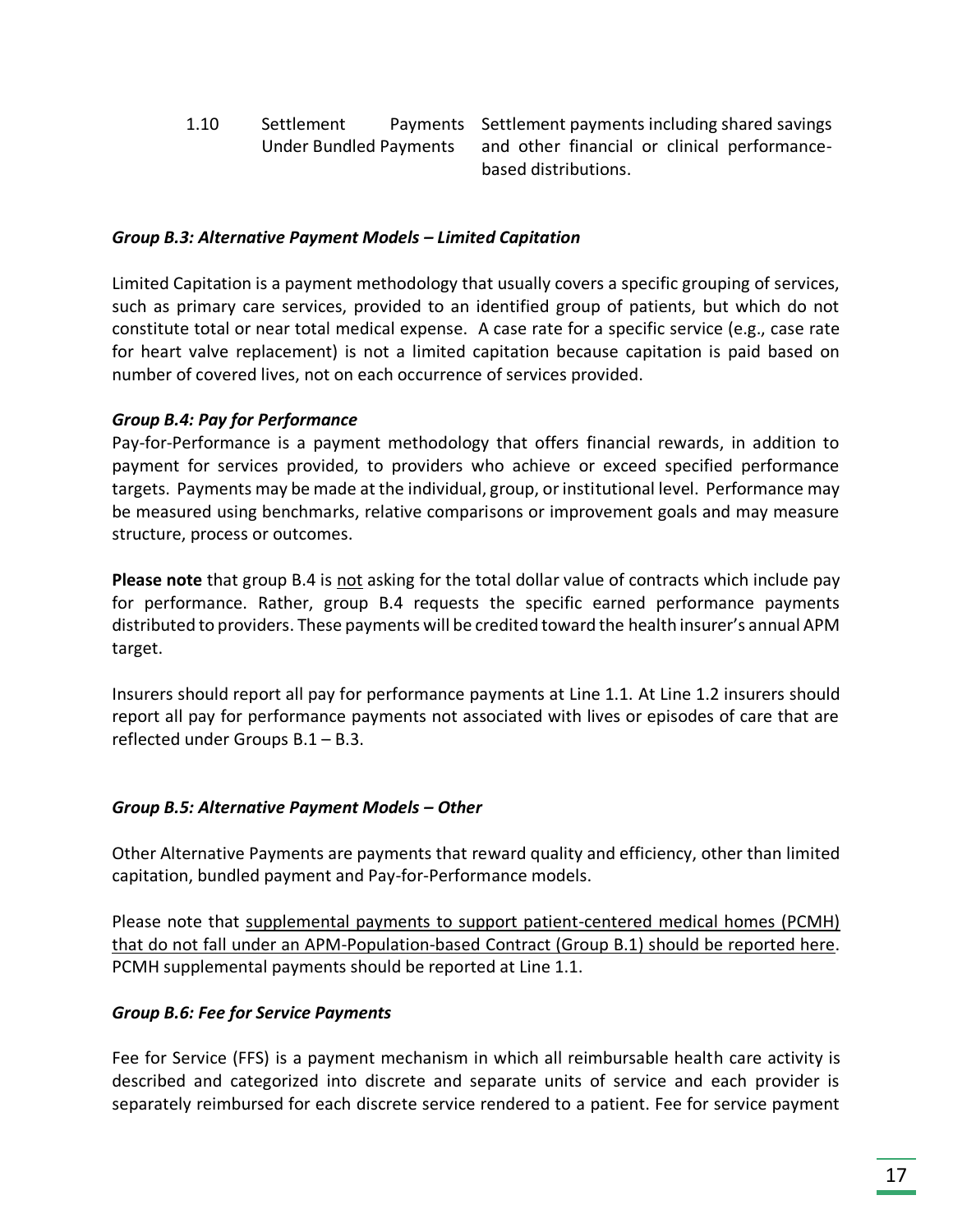includes: Diagnosis Related Groups (DRGs), per-diem payments, fixed procedure code-based fee schedule (e.g. Medicare's Ambulatory Payment Classifications (APCs)), claims-based payments adjusted by performance measures, and discounted charges-based payments. All allowed FFS payments not reported in Groups B.1 – B.5 should be reported at Group B.6 Line 1.1.

#### *Group C.1: Total Medical Expense*

Report total medical expense for all insured covered lives associated with policies written in Rhode Island in the insurer's book of business regardless of where the care was delivered. This includes medical claims payments, pharmacy, lab and imaging, settlement payments, and supplemental payments that qualify as medical expenses. These payments should be reported at Group C.1 Line 1.1.

#### **VBP Report Tab**

The value-based payment (VBP) report tab asks for high level data on value-based payment arrangements that are broader than the APMs reported in the APM report tabs. For the purposes of this submission, and for tracking progress toward the state's goal of having 80% of payments linked to value, a value-based payment arrangement is defined as a contract in which contracted providers are evaluated on a set of cost or quality measures and rewarded or penalized for reporting (pay for reporting) or actual performance (pay for performance). Some examples follow:

- Insurer A has a contract with hospital B in which hospital B is evaluated on a core set of clinical quality measures. Incentive payments may be made as a lump sum, may be tied to fee for service rate increases, or delivered through some other mechanism. As a concrete example, OHIC requires that insurers have a quality incentive program with hospitals and tie rates of price growth for inpatient and outpatient services to quality performance. Therefore, contracts in compliance with the OHIC regulations qualify as "value-based" under the definition given above.
- Insurer B has a contract with primary care group C in which primary care group C is evaluated on a core set of clinical quality measures. Incentive payments may be made as a lump sum, may be tied to fee for service rate increases, or delivered through some other mechanism.

For contracts that are value-based, insurers should report the aggregate total dollar value of contracts (fee for service payments plus any infrastructure and incentive payments) aggregated within the following categories: primary care, other professional (specialist, etc.), hospital inpatient and outpatient, and other payments. Insurers should also report denominators for each category.

**A technical note**: It should be emphasized that for the VBP report tab, insurers are asked to view the universe of medical payments in a related, but distinct way, as compared to the APM report tab. All APMs are VBPs, however, not all VBPs are APMs. VBPs are broadly defined. For example,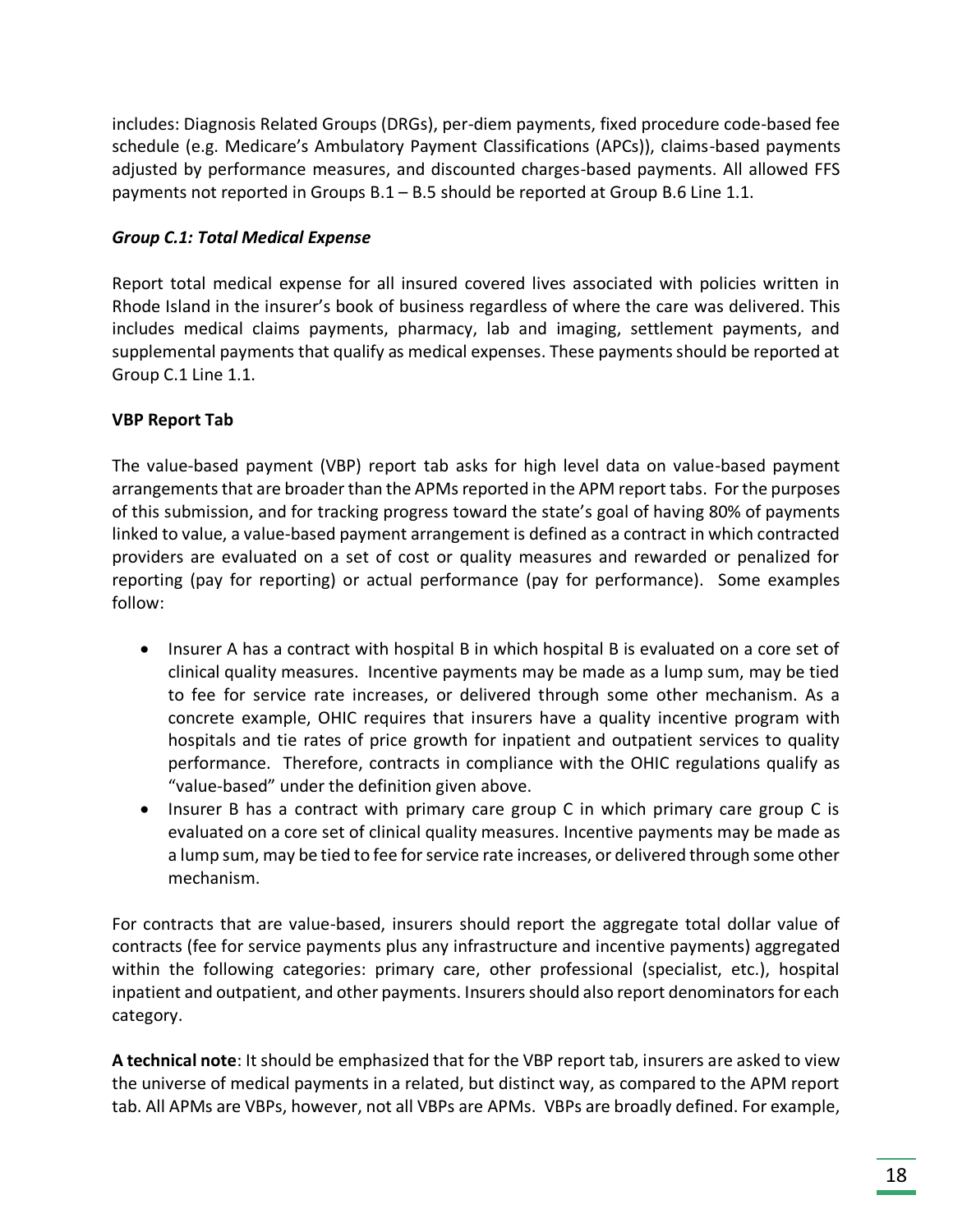a hospital contract which has \$100 million of claims costs associated with it, and which has a pay for performance component, is a VBP arrangement, but it is not an APM. APMs may be subsumed in the \$100 million of claims cost associated with the hospital contract, either because the payments represent bundled payments, or they represent claims payments for services rendered to patients who are attributed to a population-based total cost of care contract, or other reasons. In order to complete the VBP tab, insurers are encouraged to employ a hierarchical approach to payment categorization. A first should pass should consider which contracts are "value-based" in that they incorporate financial incentives for reporting and/or performance. A second pass should consider whether there are any APM payments that fall outside of the aggregate payments identified through the first pass. These payments should be summed and reported in the appropriate line as value-based payments in the VBP Report tab.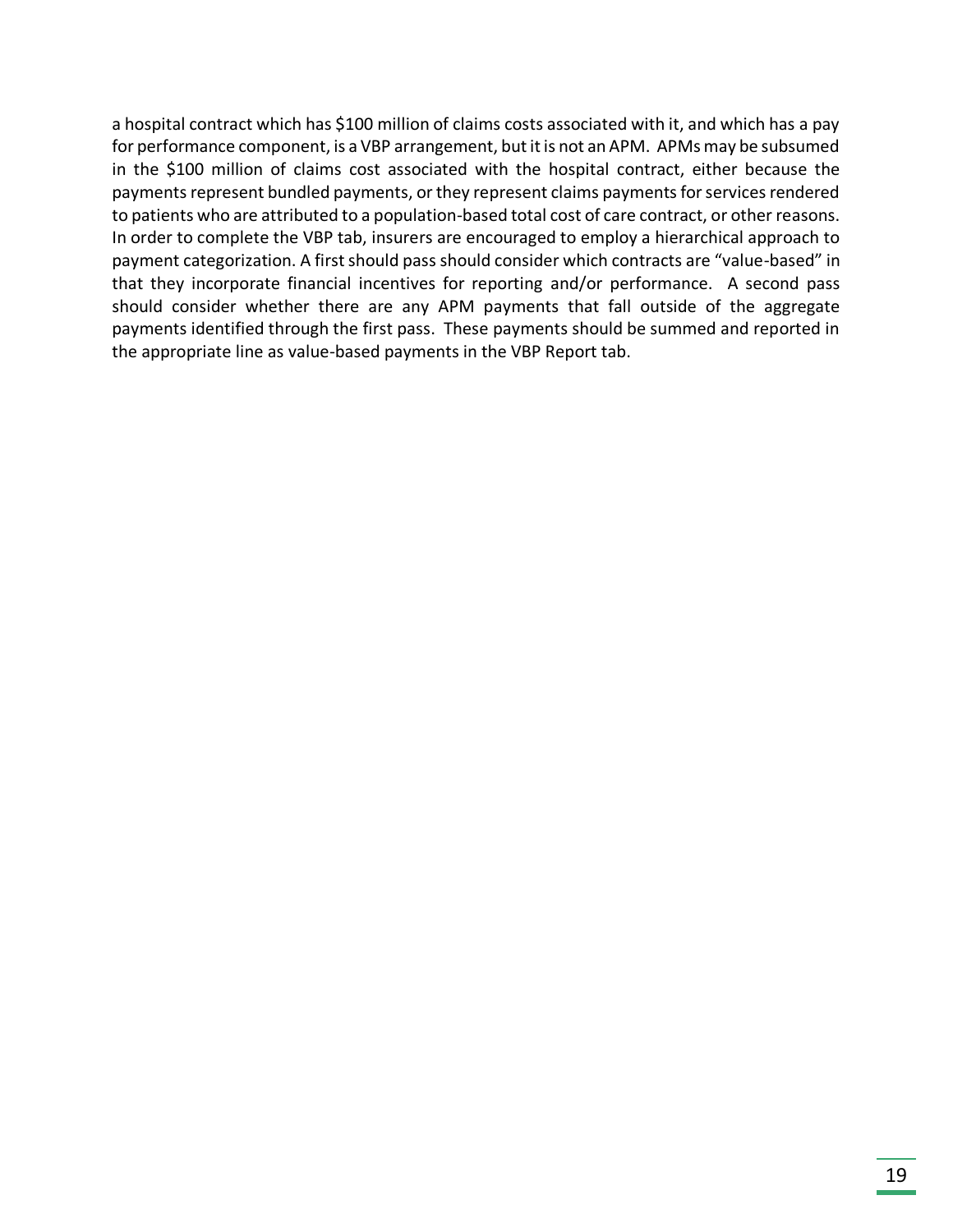## <span id="page-20-0"></span>6. Guidance on Use of Aligned Measure Sets

#### For *contracts subject to amendment or renewal beginning on or after January 1st, 2022.*

The following guidance pertains to the implementation of Aligned Measure Sets required under 230-RICR-20-30-4.10(D)(5). This interpretive guidance will be updated periodically as Aligned Measure Sets are reviewed.

Nothing that follows is to supersede existing regulatory requirements codified in §4.10(D)(6) related to quality programs for hospital contracts.

#### **Timelines**

The Commissioner will convene a Quality Measure Alignment & Review Committee by August 1 each year. The Committee will determine whether changes need to be made to existing Aligned Measure Sets. Changes to the Aligned Measure Sets shall be effective for insurer contracts with performance periods beginning on or after the  $1<sup>st</sup>$  of January following the Annual Review Meeting(s).

Should a stakeholder wish to bring forth a measure for consideration during the annual review of the Aligned Measure Sets, they should submit a request by following the guidelines in Appendix A.

#### **Applicable Contracts**

OHIC has developed Aligned Measures Sets for Accountable Care Organization (otherwise known as Integrated Systems of Care) contracts, hospital contracts (including both acute care and behavioral health hospitals), primary care provider contracts, maternity care provider contracts, and outpatient behavioral health care provider contracts. The Commissioner may develop Aligned Measure Sets for other types of provider contracts, including for specific episodes of care, in the future.

Only contracts that incorporate quality measures into the terms of payment must comply with the measure alignment provisions of§4.10(D)(5). §4.10(D)(5) does not mandate an insurer to develop and implement a quality performance incentive and /or disincentive provision within any provider contract that otherwise would not include such terms. The exceptions are hospital contracts, which pursuant to  $$4.10(D)(6)(d)$  must include a quality incentive program that complies with OHIC rules, and Global Capitation Contracts and Risk Sharing Contracts, as defined in §§4.3(A)(8) and 4.3(A)(21), respectively.

Applicable provider contracts which incorporate quality measures into the terms of payment shall include all Core Measures that are appropriate to the contract. Any further application of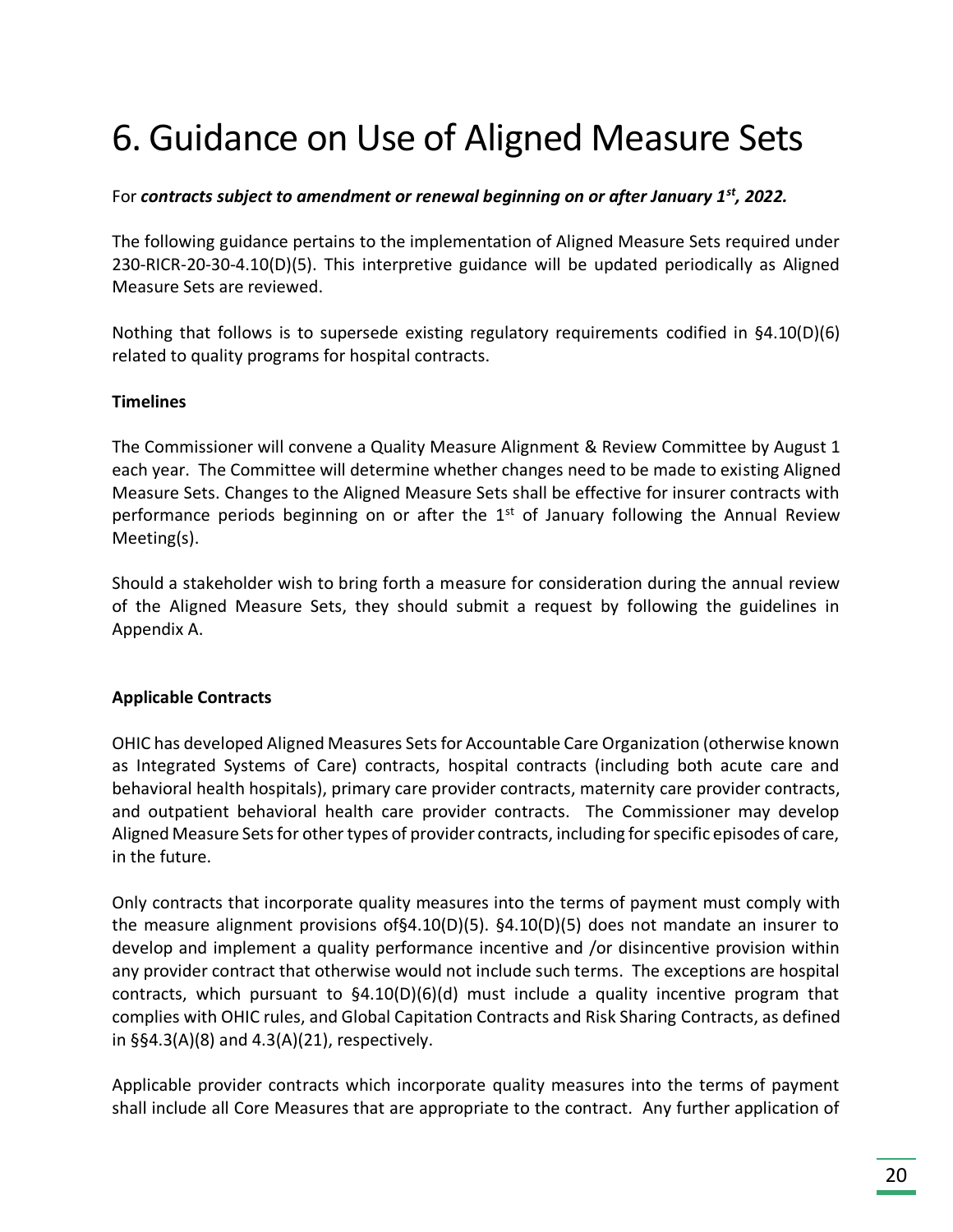quality measures into the terms of payment beyond the Core Measures shall be limited to Menu Measures designated as such on the Aligned Measure Set corresponding to the appropriate type of provider contract.

Measures contained within the Primary Care Aligned Measure Set shall be contractually applied by an insurer as appropriate given a primary care practice's specialty. Specifically, insurers should apply those measures with a denominator definition that includes persons under age 18 with pediatric practices. Insurers should apply those measures with a denominator definition that includes persons age 18 and older with adult medicine and family medicine practices. Insurers may also use measures with a denominator definition that includes persons under age 18 with family medicine practices at the insurer's discretion. Similarly, insurers may also use measures with a denominator definition that includes persons over age 18 with pediatric practices at the insurer's discretion.

OHIC acknowledges that in certain circumstances, it may not be appropriate for a Core Measure to be applied. Acceptable scenarios for the exclusion of Core Measures include:

- the measure is not applicable for the patient population (e.g., adult population measures in a contract with a pediatric provider), and
- the denominator size is inadequate (as described in further detail in the Performance Measurement section).

It is unacceptable, however, for an insurer to utilize a Core Measure into the terms of payment with a de minimis weight attached to the measure, such that performance on the Core Measure lacks meaningful financial implication for the provider.

It is also unacceptable for an insurer to utilize a Core Measure as a "reporting-only" measure, i.e., the provider is rewarded for reporting rather than performance, *except* when the measure's specifications have changed such that national benchmarks are non-comparable and therefore may not be utilized in a given year to assess performance. Under such circumstances, the insurer must obtain written authorization to use the Core Measure on a reporting-only basis.

Similarly, there may be limited circumstances in which a measure that is not on the menu list may be used in a contract. Acceptable circumstances for inclusion of a non-menu measure include:

• the insurer and provider are contracting for a pilot program with a unique patient population and/or clinical focus (e.g., substance-using pregnant women).

Beyond the circumstances listed above, non-inclusion of core measures, or inclusion of nonmenu measures in a contract subject to §4.10(D)(5) must be approved by OHIC.

Should an insurer wish to introduce a contractual quality incentive that is tied not to a quality measure, but instead to documentation of implementation of a new or revised care process,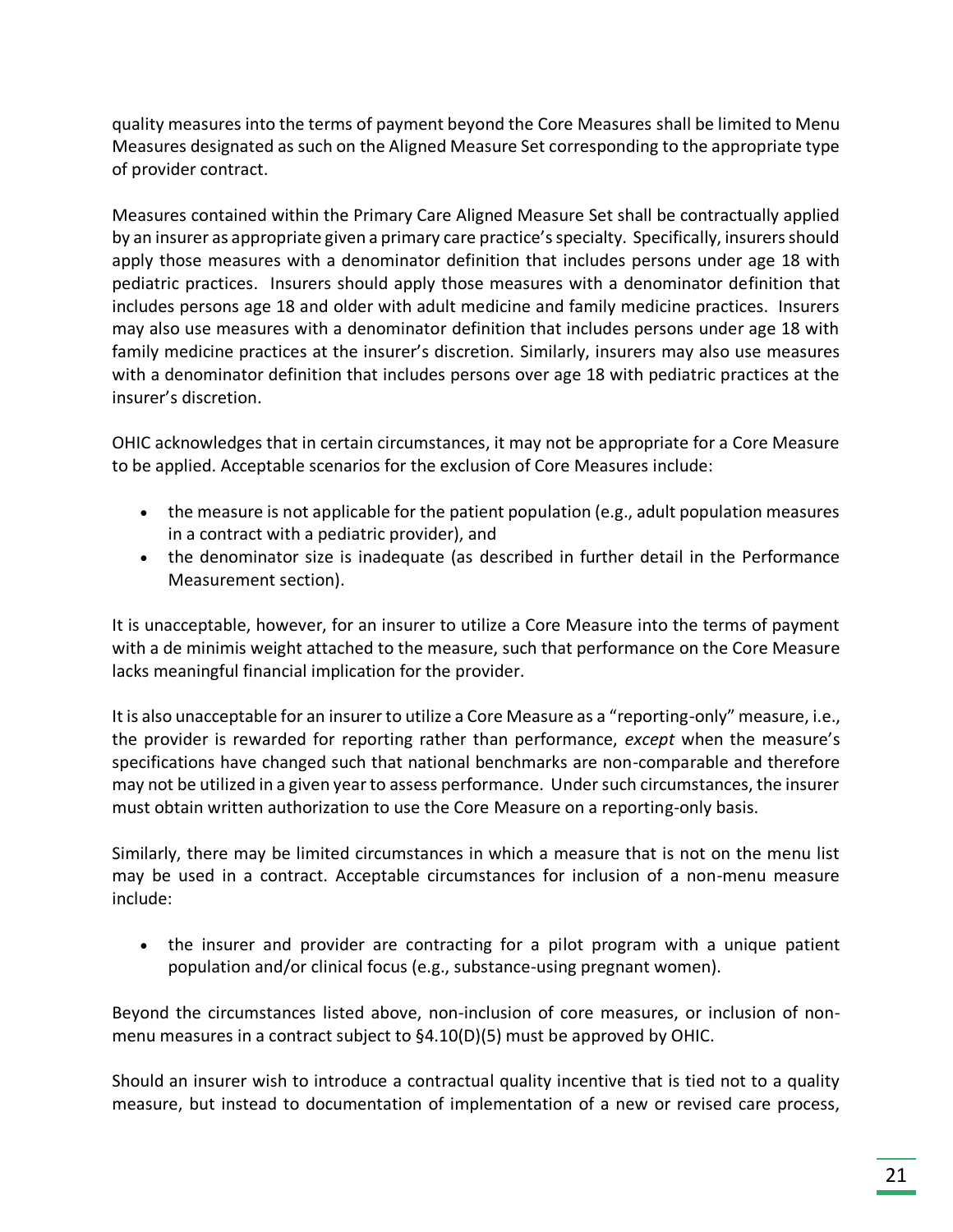these Aligned Measure Set requirements shall not prohibit the insurer from doing so. Examples of such care processes include:

- improving hospitalist workflows to facilitate more efficient and collaborative discharge planning, and
- developing and implementing pharmacy system alerts to trigger a pharmacist/prescriber consult on various medication topics.

#### **Performance Measurement**

With the exception of hospital contracts and core measures, to the extent noted above, at this time OHIC does not mandate or otherwise articulate specific terms around how financial consequences are tied to quality measures (e.g., based on performance or on reporting only) in provider contracts subject to the provisions of §4.10(D)(5) or dictate the financial terms of these arrangements. Moreover, insurers are granted discretion to set minimum denominator sizes for measures to have financial consequences in individual provider contracts, including for Core Measures, to ensure statistically valid measurements. To the extent that any Core Measure does not meet minimum denominator size, the insurer may elect to not include the measure when applying a performance incentive and/or disincentive provision in the contract. OHIC retains the right to request and review an insurer's minimum denominator size policies.

#### **Regarding Use of Specifications**

OHIC has developed a document titled 'Crosswalk of RI Aligned Measure Sets.' The document is a crosswalk of the six Rhode Island Aligned Measure Sets (ACO, Acute Care Hospital, Behavioral Health Hospital, Primary Care, Maternity, and Outpatient Behavioral Health). The crosswalk includes a few notable features including information about the measures, links to specifications for each measure, and measure alignment across the six RI Aligned Measure Sets.

The crosswalk has been developed in Excel. It is an adapted version of the Buying Value Measure [Selection Tool.](http://www.buyingvalue.org/) The tool has a number of features that have been developed to help assist states, employers, consumer organizations and providers in aligning measure sets. Below is a quick orientation to what information is included in the "Crosswalk of SIM Measure Sets" tab:

- The navy columns to the left (Columns B K) include basic information about the measure.
- The green column (Column L) includes a designation of whether the measure is facilitybased or professional-based.
- The orange column (Columns M) contains special notes about particular measures.
- The purple column (Column N) includes links to the measure specifications.
- The blue columns (Columns  $O U$ ) provide status in each of the OHIC Aligned Measure Sets for 2020.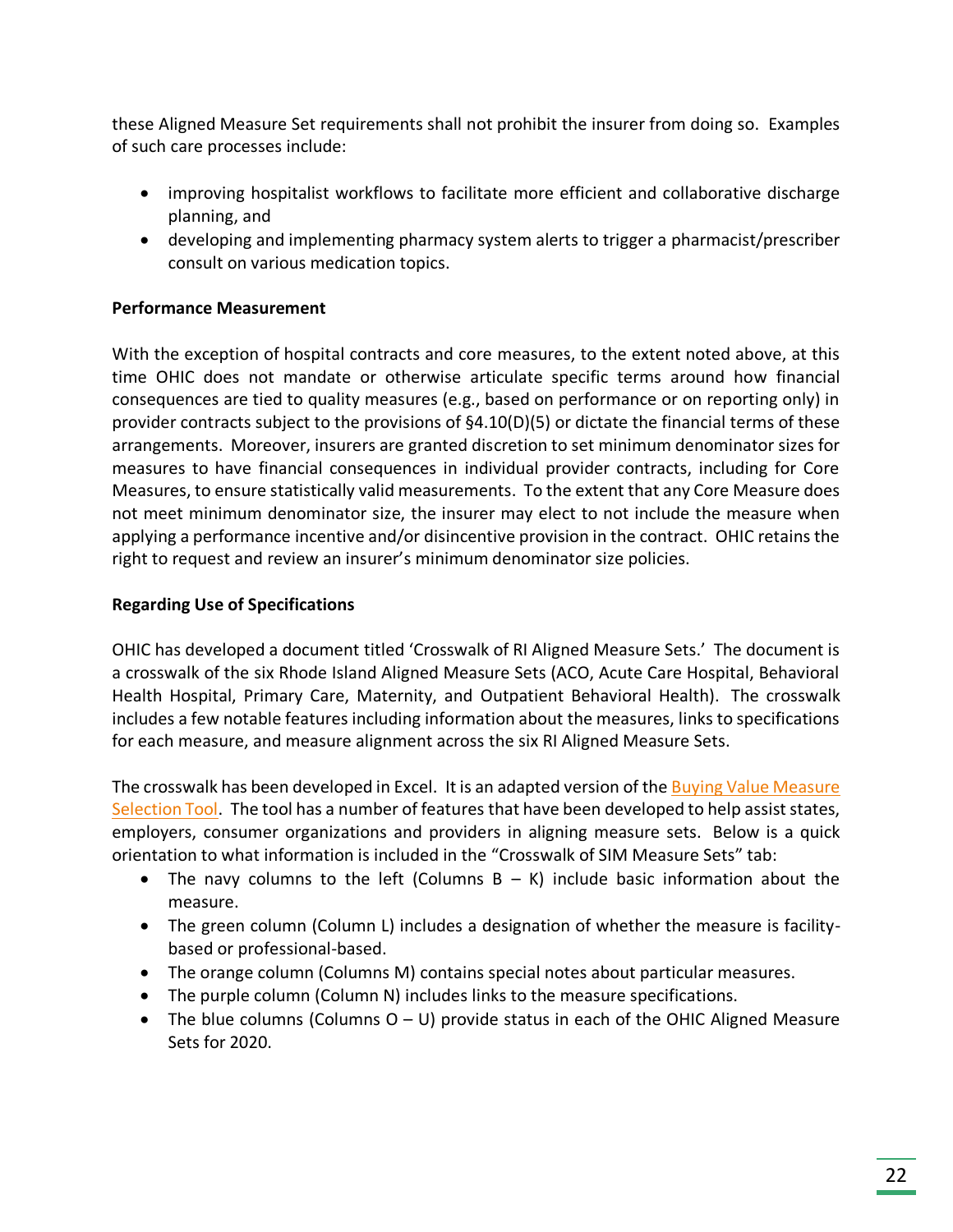Health insurers should use the measure specifications included in Column N. Insurers should not modify specifications unless OHIC is consulted and able to provide guidance to all insurers implementing the measures.

Insurers may elect to operationalize measures using claims and/or provider reported clinical data. If a practice or ACO is submitting aggregate practice data and an insurer does not provide any information on which patients are to be included in the practice's or ACO's denominator, then insurers should use the clinical data specifications developed by CTC-RI. Insurers have the authority to validate provider-generated measures.

An insurer may petition the Commissioner to modify or waive one or more of the requirements of §4.10(D)(5). Any request to modify or waive one or more of the requirements must articulate a clear rationale supporting the waiver request and must demonstrate how the insurer's request will advance the quality, accessibility, and/or affordability of health care services in Rhode Island.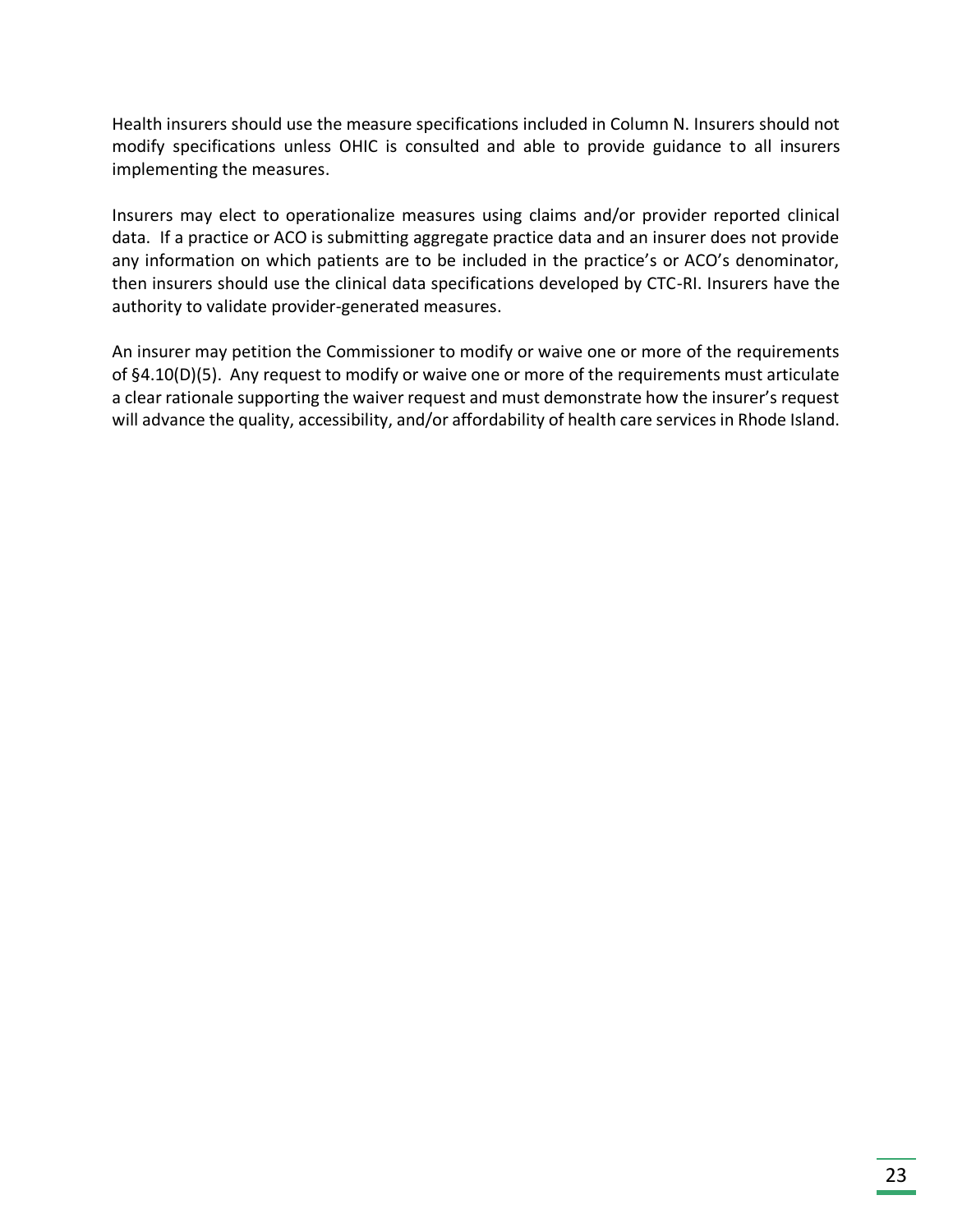#### **Instructions: OHIC Aligned Measure Sets, Submission of Measures for Consideration**

- 1. Prepare a cover letter that explains:
	- a. for which measure set(s) the measure is being proposed, e.g., ACO, primary care, hospital, behavioral health or maternity;
	- b. whether the measure is to be proposed as developmental (i.e., for refinement and/or testing, as is being done currently with SDOH screening) or for the menu or core sets, and
	- c. the rationale for adoption of the measure in commercial and Medicaid contracts.
- 2. Document the measure's specifications and provide other key information using the "OHIC Aligned Measure Sets Measure Submission Template":
	- a. the measure steward;
	- b. validation testing, and
	- c. how the proposed measure matches the Measurement Alignment Work Group's selection criteria.
- 3. Communicate with OHIC in June to schedule a date to present the measure to the Work Group.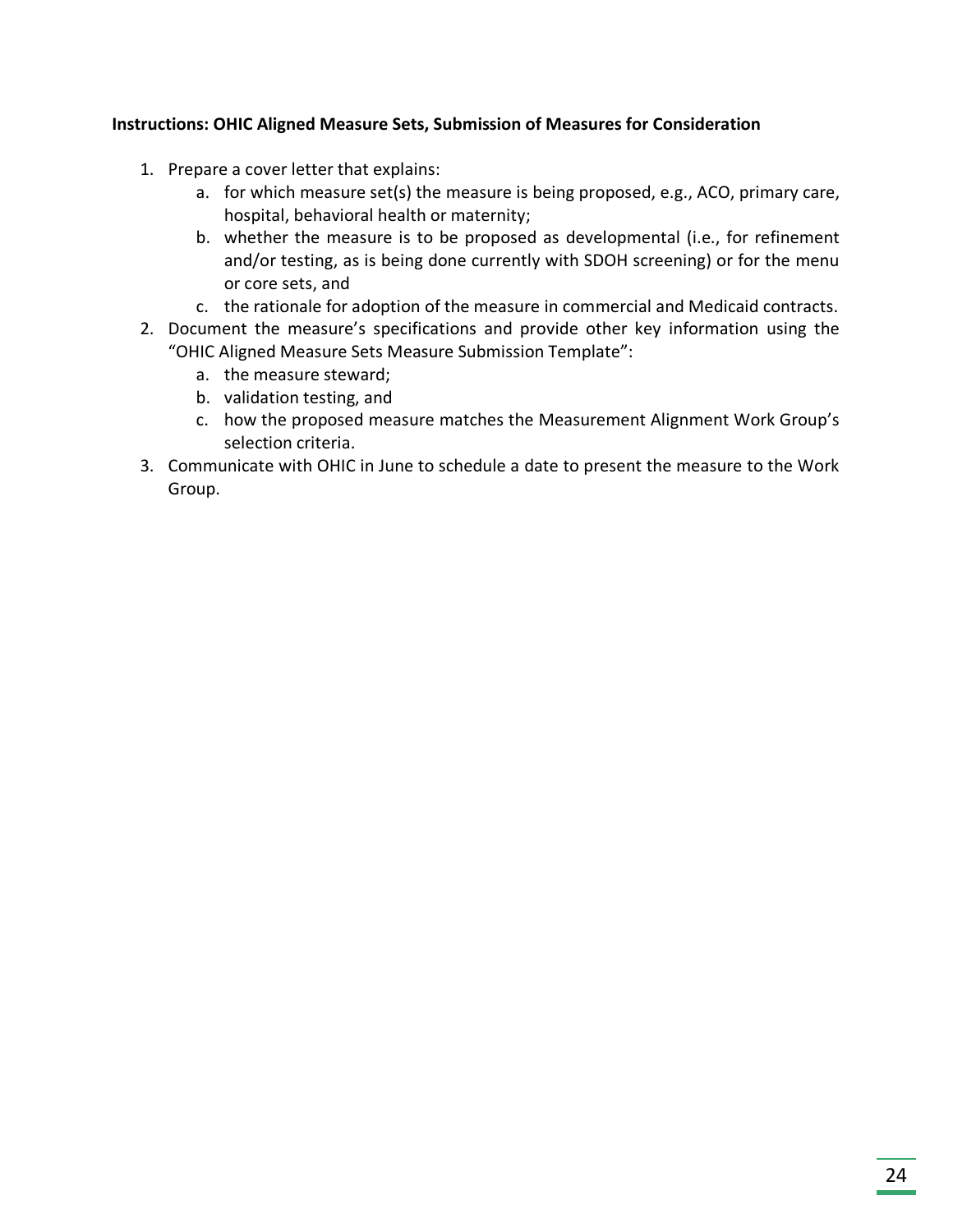#### **OHIC Aligned Measure Sets Measure Submission Template**

Please complete the following document to submit a measure for consideration by the OHIC Measure Alignment Work Group. The work group meets annually during the summer and will consider your submitted measure during its next annual review process.

Please provide your contact information so we can contact you should we have any questions regarding your submission:

Name:

Organization:

Email:

Telephone Number: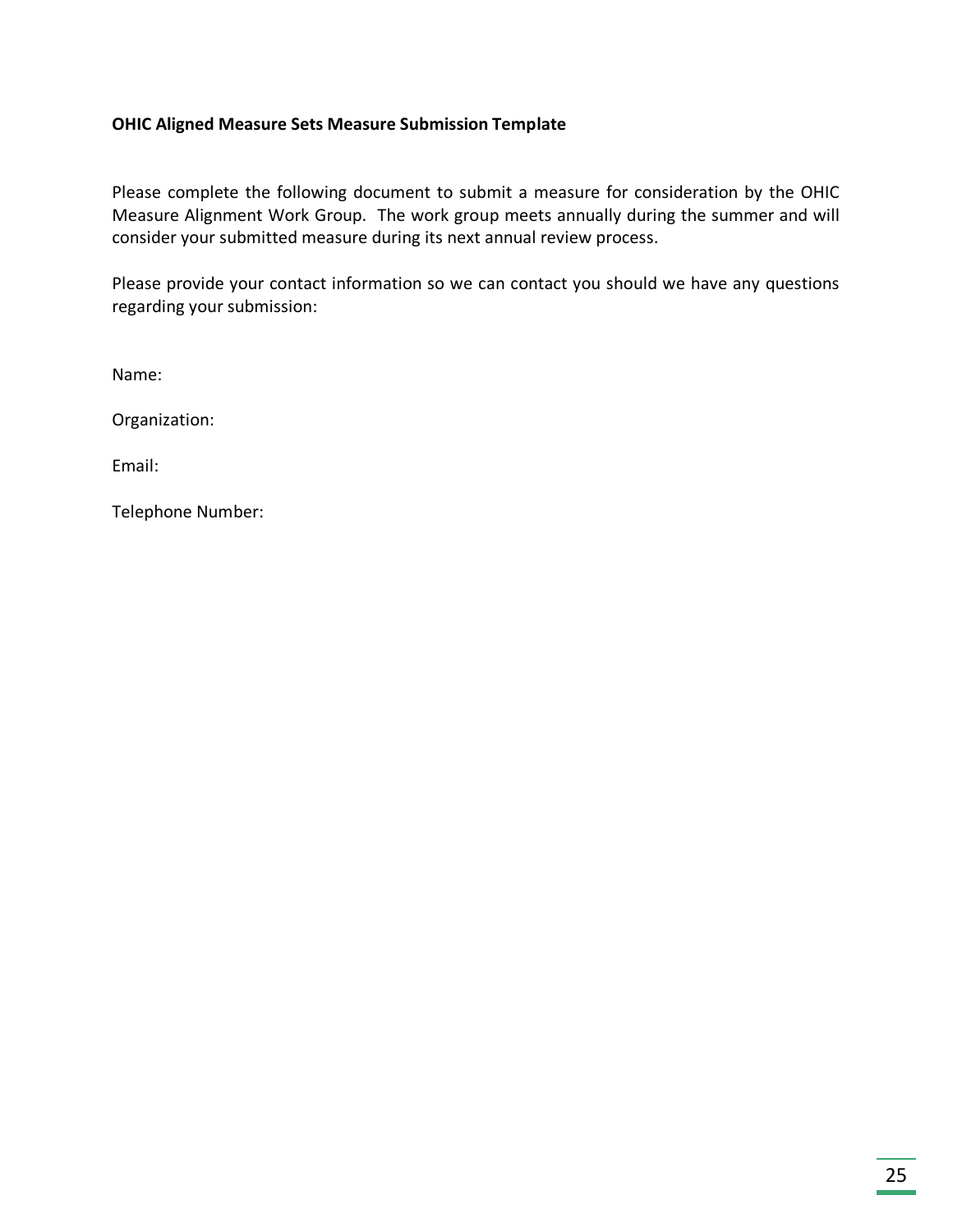#### **Measure Specification**

| <b>Measure Name:</b> |
|----------------------|
| Steward:             |
| NQF#:                |
| <b>Description</b>   |

**Eligible Population**

| <b>Product lines</b>         |  |
|------------------------------|--|
| <b>Stratification</b>        |  |
| <b>Ages</b>                  |  |
| <b>Continuous enrollment</b> |  |
| Allowable gap                |  |
| <b>Anchor date</b>           |  |
| Lookback period              |  |
| <b>Benefit</b>               |  |
| Event/diagnosis              |  |
| <b>Exclusions</b>            |  |
| <b>Specifications</b>        |  |

| Data Source |  |
|-------------|--|
| Denominator |  |
| Numerator   |  |